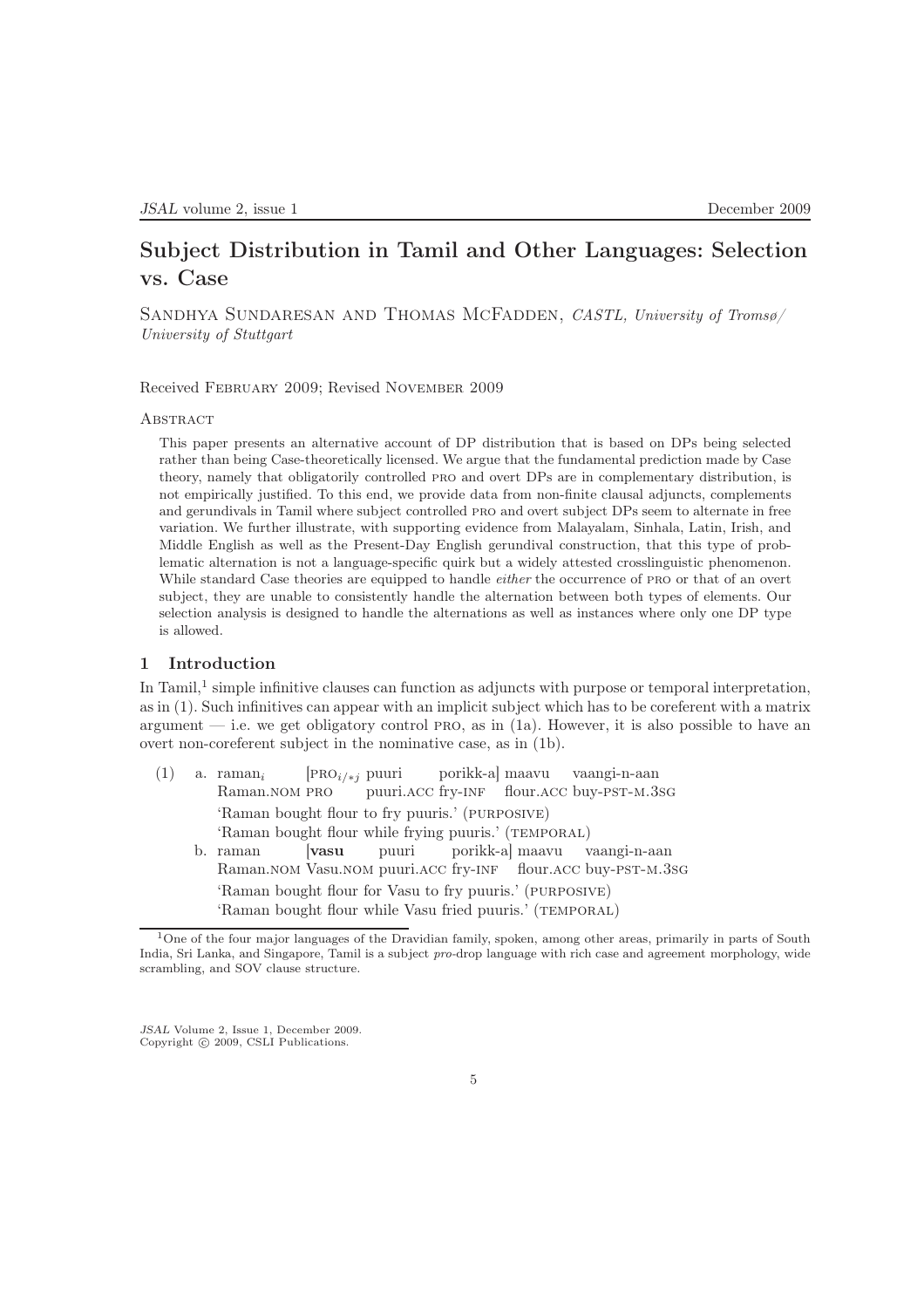#### 6 / JSAL volume 2, issue 1 December 2009

Such data are problematic for standard theories of DP distribution based on abstract Case, as it is not clear what could be assigning or checking Case to license the overt subject in (1b).<sup>2</sup> Indeed, we have an alternation between pro and overt subjects in such clauses which does not seem to correlate with any independently identifiable morphological, syntactic or semantic property. As Case theory is standardly based on the assumption that pro and overt DPs are in complementary distribution, this presents a puzzle.

In this paper we examine these and related data in more detail and explore the implications they have for syntactic theory. To this end, we present new data from Tamil non-finite complements, adjuncts and gerundivals. However, the conclusions we draw have more general theoretical relevance, and we will present considerable additional data from other languages to show that the patterns we report are not quirks of Tamil which may call for a language-specific explanation but a more widespread issue that is attested in several languages. We begin in Section 2 with a brief review of standard Case-theoretic assumptions about the licensing of DPs and the basic data that motivated them. Then in Section 3 we present the main Tamil data and explain why they are problematic for Case theory. In Sections 4 and 5 we bring in comparative data to support the conclusions we draw on the basis of Tamil, first from the South Asian languages Malayalam and Sinhala, and then from several European languages such as Latin, Irish, Middle English, and Present-Day English. We briefly consider and reject three possible ways to accommodate the problematic data within Case theory in Section 6, including discussion of the previous theoretical treatment of some of the Tamil data by Sarma (1999). In Section 7, we propose and motivate an alternative analysis in which the distribution of DPs is based on selectional requirements of lexical and funcional heads rather than licensing needs of the DPs themselves. Finally, Section 8 presents a summary of our data and analysis and their relevance for syntactic theory.

We will ultimately be arguing that a simple (binary) notion of finiteness is insufficient for understanding DP distribution. However, in order to avoid confusion we will continue to use standard terminology in the more descriptive portion of this article in Sections 3—5. That is, for now we will still talk of infinitives, and finite and non-finite clauses, as identified on essentially morphological grounds.<sup>3</sup> These are crucially intended only as convenient descriptive labels. When we present our analysis in Section 7, we will propose a more nuanced scale of dependency to replace finiteness in the discussion of DP distribution.

#### 2 Background: standard Case theory

To set the stage, it will be helpful to consider the main ideas and motivation behind accounts of overt DP distribution in terms of abstract Case.<sup>4</sup> The fundamental assumption is that overt DPs are somehow defective and need help in order to be licensed. Specifically, they can only appear in places where some element can assign or check their Case. In all other contexts, overt DPs are disallowed. Object DPs are assumed to get Case from the verb and the functional heads related to voice and aspect found immediately above, so their licensing depends on the identity and properties of the lexical verb and the voice and aspect of the clause. Subjects, on the other hand, are assumed to get Case from the functional heads in the Infl complex or further up in the left periphery. Subject licensing and distribution are thus directly related to the finiteness of the clause. Specifically, finite

<sup>&</sup>lt;sup>2</sup>We will follow the common convention of using capitalization to help distinguish abstract syntactic  $\text{Case}$  — the theoretical construct used to account for DP distribution in terms of licensing — from morphological case — the typically overt marking on DPs in many but not all languages. Hence we refer to nominative case to describe the overt form of *Vasu* in (1b), but abstract Case below when discussing how the same DP might be licensed.

<sup>3</sup>E.g. Tamil "infinitives" are those forms built by suffixing *-a* to the primary stem. "Finite" verbs are any forms bearing both tense and agreement suffixes. We do not necessarily expect that either of these morphological categories will display unified syntactic behavior as regards subject type or anything else for that matter.

<sup>4</sup>Case theory has of course undergone significant revisions since it was first proposed early in the Government and Binding era. In this section and elsewhere, we will try as much as possible to focus on the foundational ideas that are common to all vintages of Case theory and abstract away from points of detail where they differ from each other. Where it is necessary to focus on one particular version or non-universal detail, we will be as explicit as possible.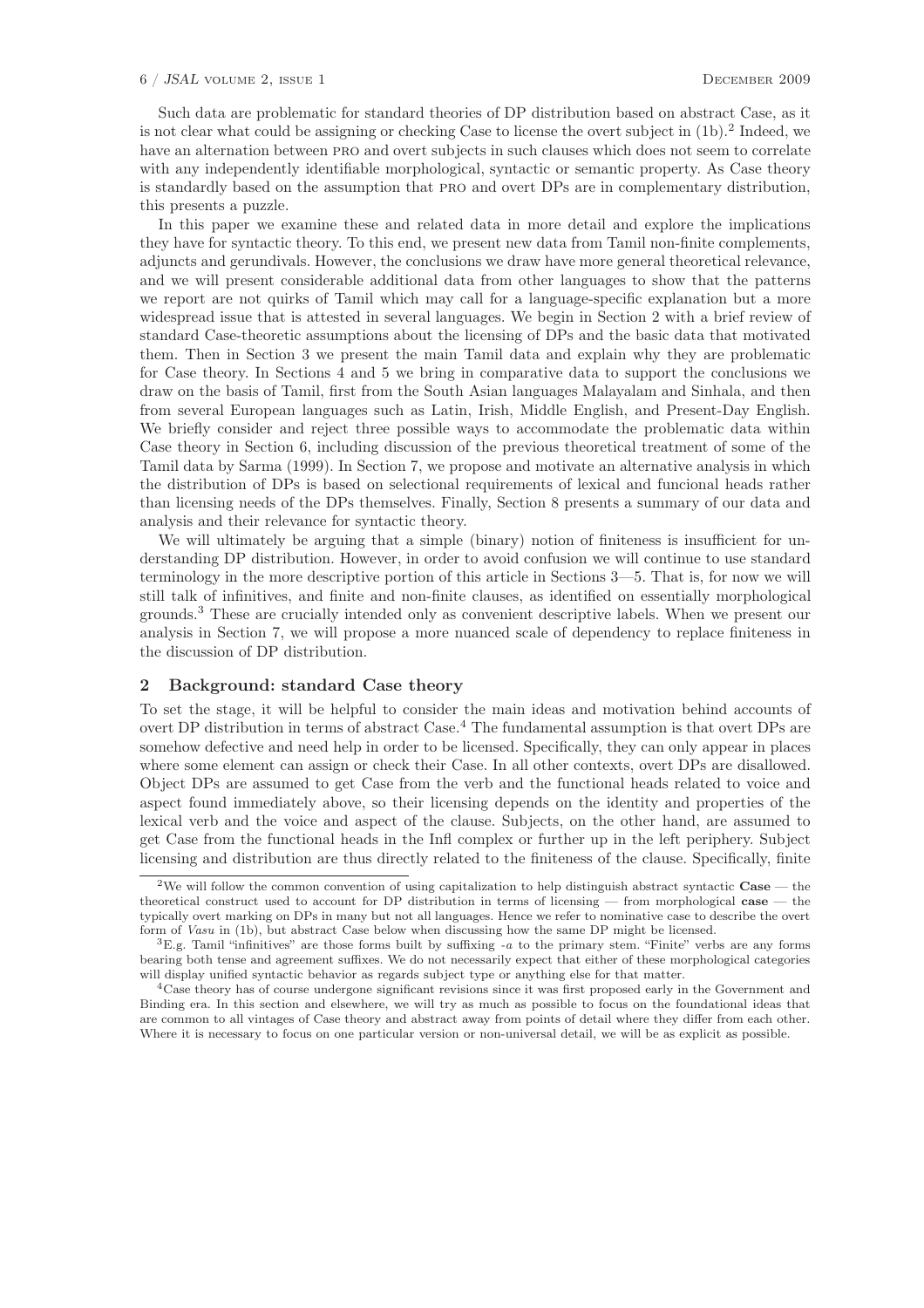inflection (in T, Agr for instance) is assumed to assign nominative Case to the subject position, so overt subjects are licensed in finite clauses, whether matrix or embedded, as in (2):

(2) Mitch believes [that Lazlo lives in the steam tunnels].

Infinitives, on the other hand, lack this inflection and thus do not assign nominative Case. This means that, by default, overt subjects are impossible in infinitives, as the following examples show:

- a. \* [Lazlo to live in the steam tunnels] would be strange.
	- b. \* Mitch tried [Lazlo to live in the steam tunnels].

However, there are infinitives with overt subjects. In English these include infinitives that are introduced by the prepositional complementizer for, as in (4a), and those that follow so-called ECM (exceptional Case-marking) verbs like believe, as in (4b).

- (4) a. [For Lazlo to live in the steam tunnels] would be strange.
	- b. Mitch believes [Lazlo to live in the steam tunnels].

This is where Case theory gets interesting. The claim is that elements like for and believe assign Case to the following subjects, thereby allowing them to be overt even though the clause is non-finite.<sup>5</sup> This idea has some empirical plausibility, since prepositions and transitive verbs do determine the morphological case on following DPs in languages with rich case systems. In German, for example, the object of the preposition mit 'with' is marked dative, while that of ohne 'without' is accusative. Similarly, among verbs helfen 'help' takes a dative object while unterstützten 'support' takes an accusative. So what we see on the surface in German is supposed to happen abstractly in English infinitives.

Crucially, analogous case-assigners are conspicuously lacking in the sentences in (3) above where an overt subject was impossible. If the subject is instead left non-overt in such sentences, the result is grammatical:

- (5) a. [PRO<sub>arb</sub> to live in the steam tunnels] would be strange.
	- b. Mitch<sub>i</sub> tried [PRO<sub>i/\*j</sub> to live in the steam tunnels].

So it appears that an overt subject is possible in non-finite clauses just where a Case-assigner is available, and where one is not available, the subject must be non-overt pro. If the Case requirement has something to do with (overt) morphology, it is perhaps plausible that it should treat a silent element like pro differently. In later versions of Case theory, it has been commonly assumed that pro does in fact get a special kind of Case called null Case, which licenses pro and nothing else (see e.g. Chomsky and Lasnik 1993, Martin 2001). For our purposes this still means that pro and overt subjects are distinguished in terms of Case.

There is now an extensive body of work which has identified serious problems with Case theory, either proposing significant revisions or arguing that it should be abandoned entirely. Some representative contributions in this area are Zaenen et al. (1985), Yip et al. (1987), Marantz (1991), McFadden (2004), Landau (2006) and Sigurðsson (2008, 2009). We intend the current paper to be understood as a continuation of this tradition, adding to the case against abstract Case. However, we will be presenting new evidence which allows a novel kind of argument against Case.<sup>6</sup> We also

<sup>5</sup>The term ECM refers to the fact that the structural configuration for Case-assignment here is a bit different from that normally found with DP objects of verbs and prepositions. While the latter are generally assumed to be the complements of their Case-assigners, the embedded subjects in sentences like (4a) and (4b) are in the specifier position of the phrase that is the complement of *for* and *believes* respectively. This situation is less awkward in more recent versions of Case theory within Minimalism: these assume that Case assignment or checking operates via Agree, which in turn depends not on a specific structural configuration like specifier or complement but on minimal c-command, which would be equally satisfied in all relevant constellations.

<sup>6</sup>Much of the previous work was devoted to showing that case morphology is dissociated from DP licensing in ways that go against the predictions of Case theory, often concentrating on so-called quirky Case phenomena. We will only tangentially touch on that topic, concentrating rather on problems in the distribution of pro and overt DPs that are independent of case morphology.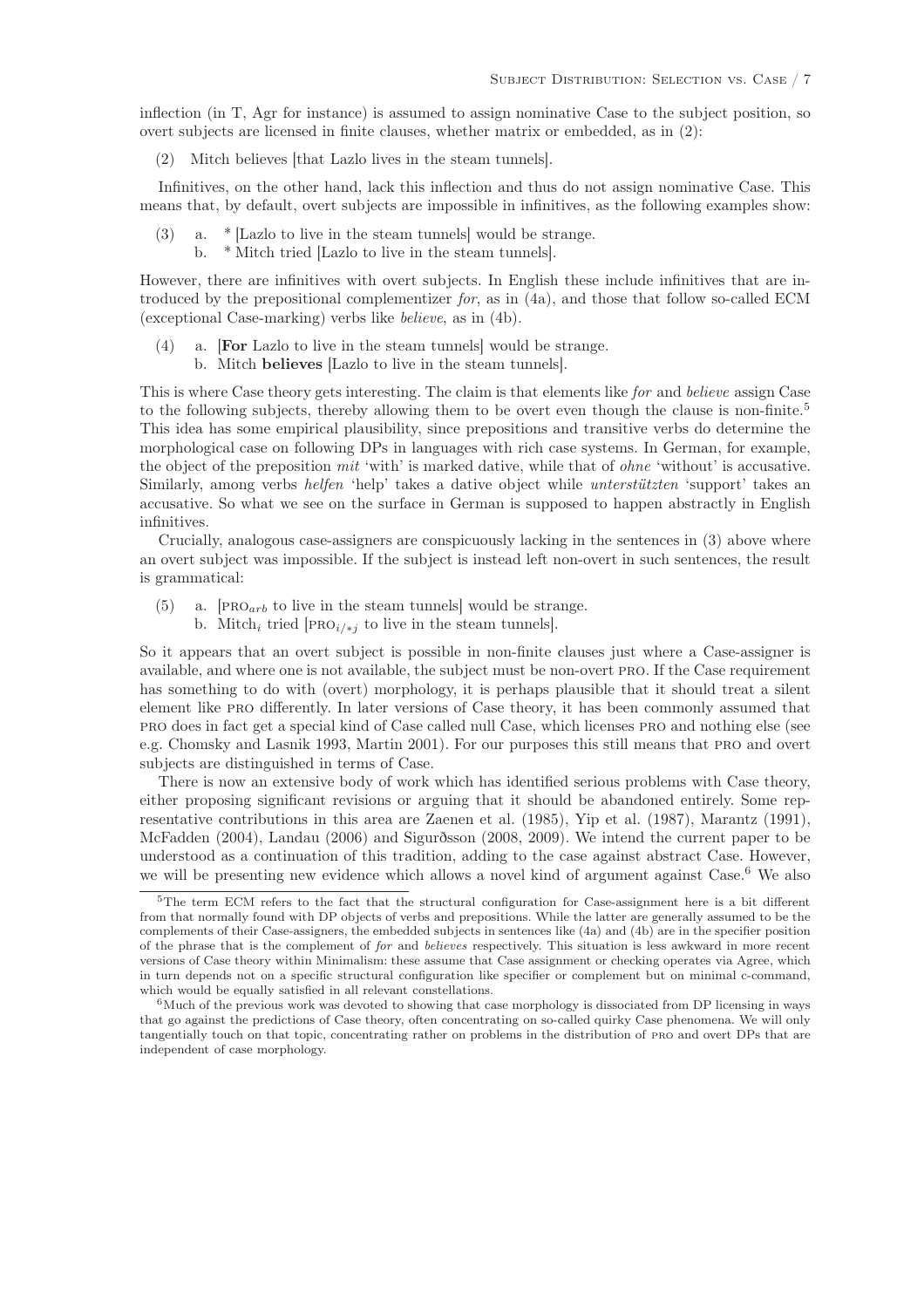present a distinct proposal about what should replace abstract Case in places where it did work within the theory. For these reasons we will not provide significant discussion of the earlier work in this vein, directing the reader instead to the citations above.

# 3 Tamil non-finite clauses and the licitness of subjects

In this section, we present a detailed description of non-finite clausal structures attested in Tamil, specifically: obligatory control complements (such as those of 'try'-class verbs), complements allowing both controlled pro and overt embedded subjects (such as those of 'want'-class verbs), purposive and temporal adjunct infinitives as well as gerundivals showing the same alternation. At the end of this section, we also present evidence to show that the null coreferent element in the subject position of the embedded clauses here is controlled pro and not little pro and that the relative hierarchy of arguments is as presented and not solely the result of scrambling.

# 3.1 Obligatory control complement infinitives

The first type of Tamil infinitive we'll look at appears as the complement of verbs like paar- 'try'.<sup>7</sup> Such infinitives require a non-overt subject, which is obligatorily coreferent with the matrix subject, as in (6a). Adding an overt subject, as in (6b) yields ungrammaticality:

| (6) | a.                         | raman <sub>i</sub> [PRO <sub>i/*j</sub> saadatt-ai saappid-a] paa-tt-aan |  |  |  |  |
|-----|----------------------------|--------------------------------------------------------------------------|--|--|--|--|
|     |                            | Raman.NOM PRO rice-ACC eat-INF try-PST-3m.sg                             |  |  |  |  |
|     | 'Raman tried to eat rice.' |                                                                          |  |  |  |  |
|     |                            | b. * raman [anand saadatt-ai saappid-a] paa-tt-aan                       |  |  |  |  |
|     |                            | Raman. NOM Anand. NOM rice-ACC eat-INF try-PST-3m.sg                     |  |  |  |  |
|     |                            | 'Raman tried Anand to eat the rice.'                                     |  |  |  |  |
|     |                            |                                                                          |  |  |  |  |

This pattern taken on its own fits in very nicely with standard Case theory. The complement clause is non-finite, so by default an overt subject should be impossible. Furthermore, there is no special Case licensor like a potential ECM verb or prepositional complementizer like English for to override this default and exceptionally license an overt subject. As Case theory predicts, we instead get obligatorily controlled non-overt subject pro.

Indeed, what we see here is entirely parallel to the behavior of infinitives embedded below obligatory subject control verbs in English, often called the try-class. Sentences (3b) and (5b) discussed in Section 2 above are examples of this type, as are those in (7):

- (7) a. John<sub>i</sub> tried [PRO<sub>i/\*j</sub> to eat turkey]
	- b. \* John tried [Bill to eat turkey]

(7a) shows that the infinitival complement of try can have a covert subject which is coreferent with the matrix subject, while (7b) shows that an overt subject in such a clause is ruled out. Tamil obligatory control complement infinitives thus behave just like one of the classes of English infinitives that is central to the motivation for abstract Case. So far, then, Tamil presents no problem for Case theory.

# 3.2 Alternating complement infinitives

A second type of infinitive clause in Tamil appears as the complement of verbs like  $v$ end- 'want'. Verbs like *ven* $d$ - take a dative subject which co-occurs either with a nominative object, as in  $(8a)$ , or with an infinitival complement, as in (8b):

<sup>7</sup>We use the primary stem as the citation form for Tamil verbs, which has all stem-forming and inflectional material stripped off. The data are based on the native-speaker intuitions of the first author and are essentially from Spoken Tamil, although Written Tamil forms have been used where necessary to make the morphological structure more clear.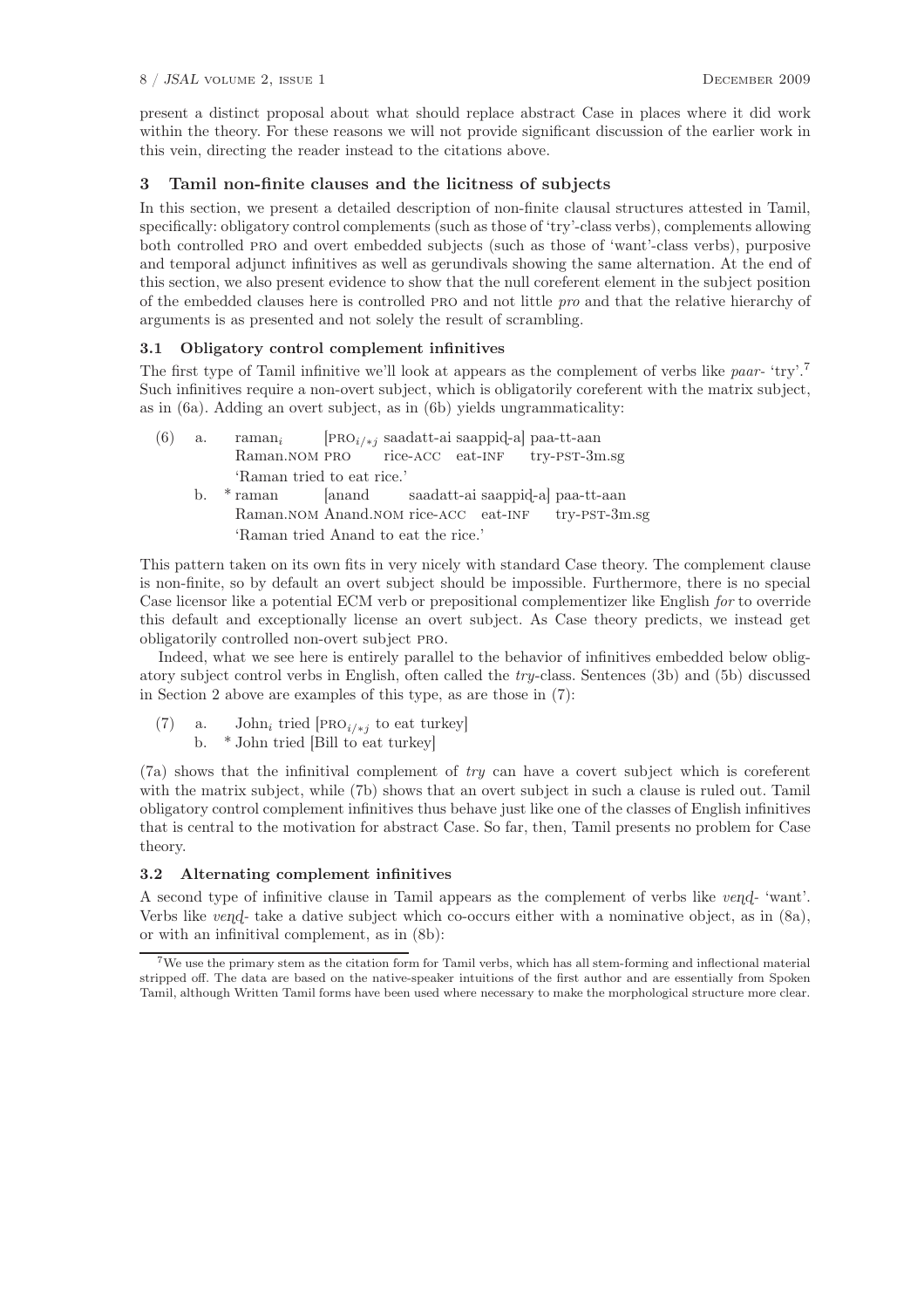## (8) a. Nominative object:

champa-vukku oru samosa Champa-DAT a samosa.nom want-n.3sg vend-um 'Champa wants a samosa.'

#### b. Infinitival complement with pro:

champa-vukku<sub>i</sub> [ PRO<sub>i</sub> oru samosa-vai saappid-a ] vend-um Champa-DAT PRO a samosa-ACC eat-INF want-n.3sg 'Champa wants to eat a samosa.'

In (8b), the embedded subject is non-overt and is again obligatorily coreferent with the matrix subject. However, an overt (noncoreferent) nominative DP subject is also licit, as in (9):

Infinitival complement with overt nominative DP: champa-vukku [ sudha Champa-DAT Sudha.nom a oru samosa-vai saappid-a ] vend-um samosa-ACC eat-INF want-n.3sg 'Champa wants Sudha to eat a samosa.'

This pattern is again very similar to something we find in English, namely infinitives appearing as the complements of so-called want-class verbs, as in (10):

- (10) a. Sue<sub>i</sub> wanted [PRO<sub>i/\*j</sub> to drink beer]
	- b. Sue<sub>i</sub> wanted  $\text{Jill/her}_{\star i/j}$  to drink beer]

The presence of PRO as a non-finite subject in (10a) is quite unproblematic within standard Case theory given the assumption that non-finite clauses normally cannot take overt subjects because they lack adequate Case-assigners. But under this assumption, the presence of the overt DP in (10b) is entirely unexpected. The English pattern has traditionally been analyzed in two different ways within Case theory. Either verbs like *want* can license an embedded overt subject via ECM, or there is a null variant of the prepositional complementizer for which can do the same thing (see e.g. Bošković 1997, Martin 2001, for discussion of these possibilities). In either case, some sort of optionality is required, since the conditions for overt DP licensing must obtain in (10b) but not in  $(10a)$ , where the distinct requirements for PRO licensing must hold instead.<sup>8</sup>

The Tamil data are similar to English, with the following important differences. First, the embedded overt DP in Tamil is marked nominative and not accusative. Second, Tamil also allows dative subjects in the infinitive if the embedded verb is "quirky"-dative assigning (like *puriy*- 'understand'):

## (11) Infinitival complement with overt dative DP:

champa-vukku [ sudha-vukku vi∫iyatt-ai champa-DAT sudha-DAT the.matter-ACC understand-INF want-N.3sG puriy-a  $\vert$  vend-um 'Champa wants Sudha to understand the matter.'

<sup>8</sup> Instead of optionality, one could assume that the examples in (10a) and (10b) have different syntactic structures due to a different semantics for *want* in each case. Accordingly, we might propose two alternative structures for (10b): an object control structure or an ECM structure (Bošković 1997, Martin 2001), as follows:

<sup>(</sup>i) Sue<sub>i</sub> wanted Jill<sub>j</sub>  $[_{CP}$  PRO<sub>\*i/j</sub> to drink beer] (OBJECT CONTROL)

<sup>(</sup>ii) Sue<sub>i</sub> wanted Jill<sub>j</sub>  $[T_P t_j$  to drink beer] (ECM)

But an immediate problem arises with the above alternative structures: if *Jill* is in the matrix clause as a direct object, we would expect it to be passivizable. But this prediction is not borne out:

<sup>(</sup>iii) \*Jill was wanted to drink beer

In contrast, the direct object DP in both object control- and ECM structures can be passivized, just as expected:

<sup>(</sup>iv) Matthias<sub>i</sub> was persuaded  $t_i$  [ $_{CP}$  PRO<sub>i</sub> to attend the AA meeting]

<sup>(</sup>v) Matthias<sub>i</sub> was expected  $t_i$  [ $TP t_i$  to become an alcoholic]

Given such immediate empirical problems with potential alternative structures for problematic constructions like (10b), we for now do not pursue this line of argumentation. Instead, we assume that (10a) and (10b) have the same syntactic structure, as discussed.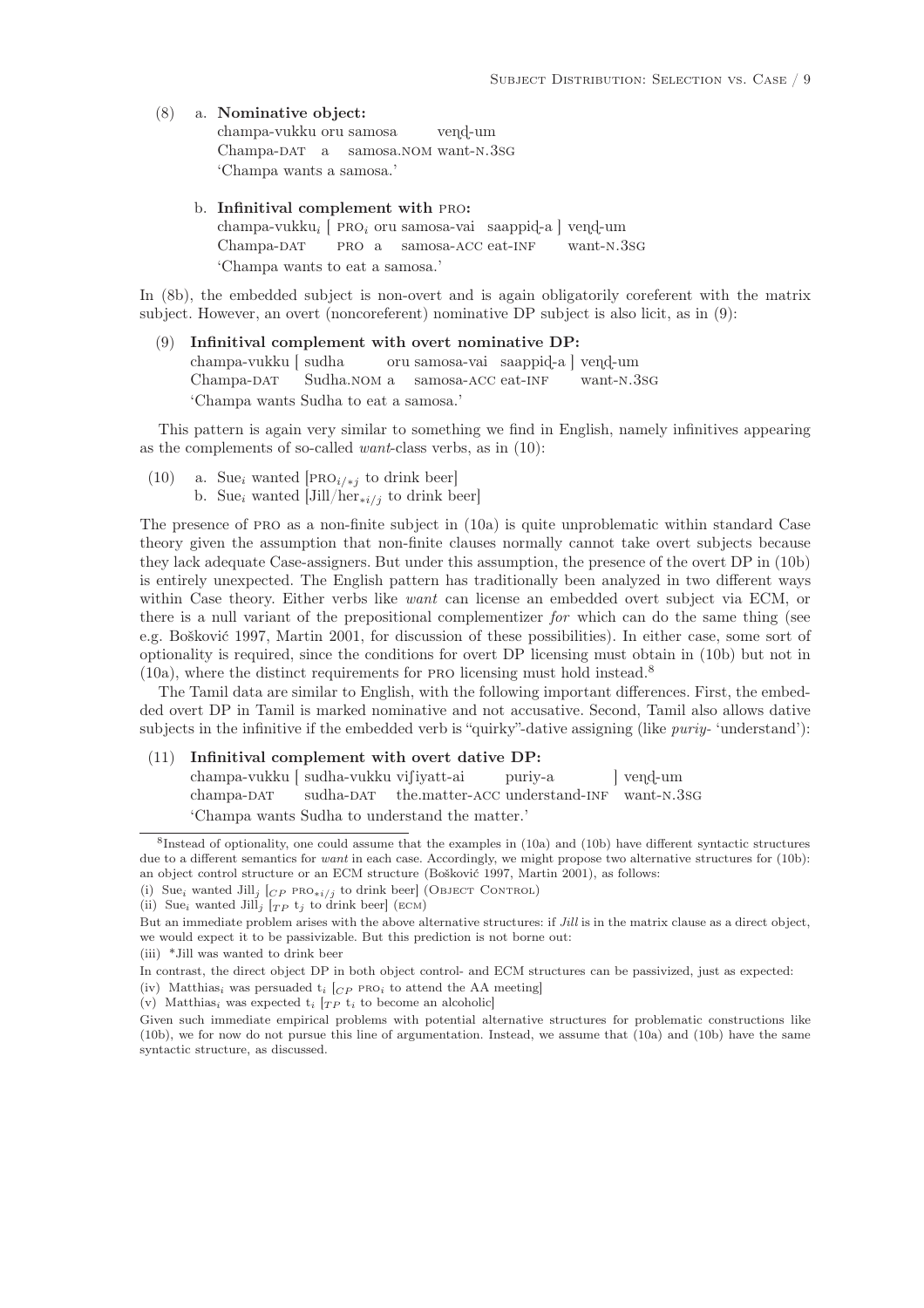The example below shows that *puriy*- 'understand' takes a dative subject in a finite clause:

(12) Finite clause with dative DP subject: champa-vukku vifiyatt-ai champa-DAT the.matter.ACC understand-PST-N.3SG puri-nd-adu 'Champa understood the matter.'

The possibility of structures like in (11) above suggests that the morphological case on the embedded subject has something to do with the embedded predicate and is, as such, being supplied internal to the embedded clause. Our analysis of overt DP subjects in non-finite complement clauses should therefore extend this analysis to the case-marking in structures like (9), where a nominative subject shows up in the same position. This in fact, as we discuss later, is the kind of analysis that Gair (2005) makes for corresponding clausal structures in Sinhala.

Sarma (1999) proposes a Case-theoretic account for the kind of Tamil data shown in (9) which is analogous to the ECM analysis for English. Thus at first glance these data might not seem to present a challenge for Case theory. However, as we will argue below, neither treatment of English want-class complements is convincing, nor is Sarma's story for Tamil. The main issue will turn out to be that Case theory is not designed to accommodate an alternation between overt subjects and pro in a single context as we find here. Rather, complementary distribution of the two is expected; thus, alternating complement infinitives will present a problem.

#### 3.3 Adjunct infinitives

A third type of Tamil infinitive clause, which we briefly introduced at the beginning of the article, appears as an adjunct in the matrix clause, with either a temporal or a purposive interpretation. These too allow both obligatorily controlled pro and overt DPs in the embedded subject position. Consider the examples in (13):

(13) a. pro:

[PRO<sub>i/\*j</sub> saadatt-ai saappid-a], naan<sub>i</sub> veliya poo-n-een pro rice-ACC eat-INF I.nom outside go-pst-1sg

'I went out (in order) to eat rice.' PURPOSE INTERPRETATION 'As I ate rice, I went out.' TEMPORAL INTERPRETATION

b. Overt subject:

[avan saadatt-ai saappid-a], naan veliya poo-n-een he.NOM rice-ACC eat-INF I.nom outside go-pst-1sg

'I went out (in order) for him to eat rice.': PURPOSE INTERPRETATION 'As he ate rice, I went out.': TEMPORAL INTERPRETATION

From the perspective of Case theory, (13a) is as expected. The embedded clause is non-finite, so by default a pro subject is predicted. The fact that we get an overt subject avan 'he' in (13b), on the other hand is, however, quite surprising, as it is not at all clear what could be licensing it. Just as with the pro example in (13a), special Case-licensors seem to be absent. First, there is no evidence for a prepositional complementizer like for to license the overt subject.<sup>9</sup> Second, the matrix verb pooneen 'went.1sg' is clearly not an ECM verb: standard ECM verbs are transitive, whereas this verb is intransitive. Third, the matrix verb does not c-command the embedded subjects in (13a) and (13b), since the infinitival clauses are adjuncts. So the structural conditions for ECM are not met. It appears then, that Tamil adjunct non-finite clauses with overt subjects pose a serious problem for standard theories of Case. Furthermore, we have the same problem here as with the alternating complements: we do not just get unexpected overt subjects, but an alternation between overt subjects and pro. This alternation again will prove to be a challenge for Case theory.

<sup>9</sup>Postpositions and prepositions in Tamil typically take oblique DP complements whereas in the types of structures under consideration here, the DP is marked nominative.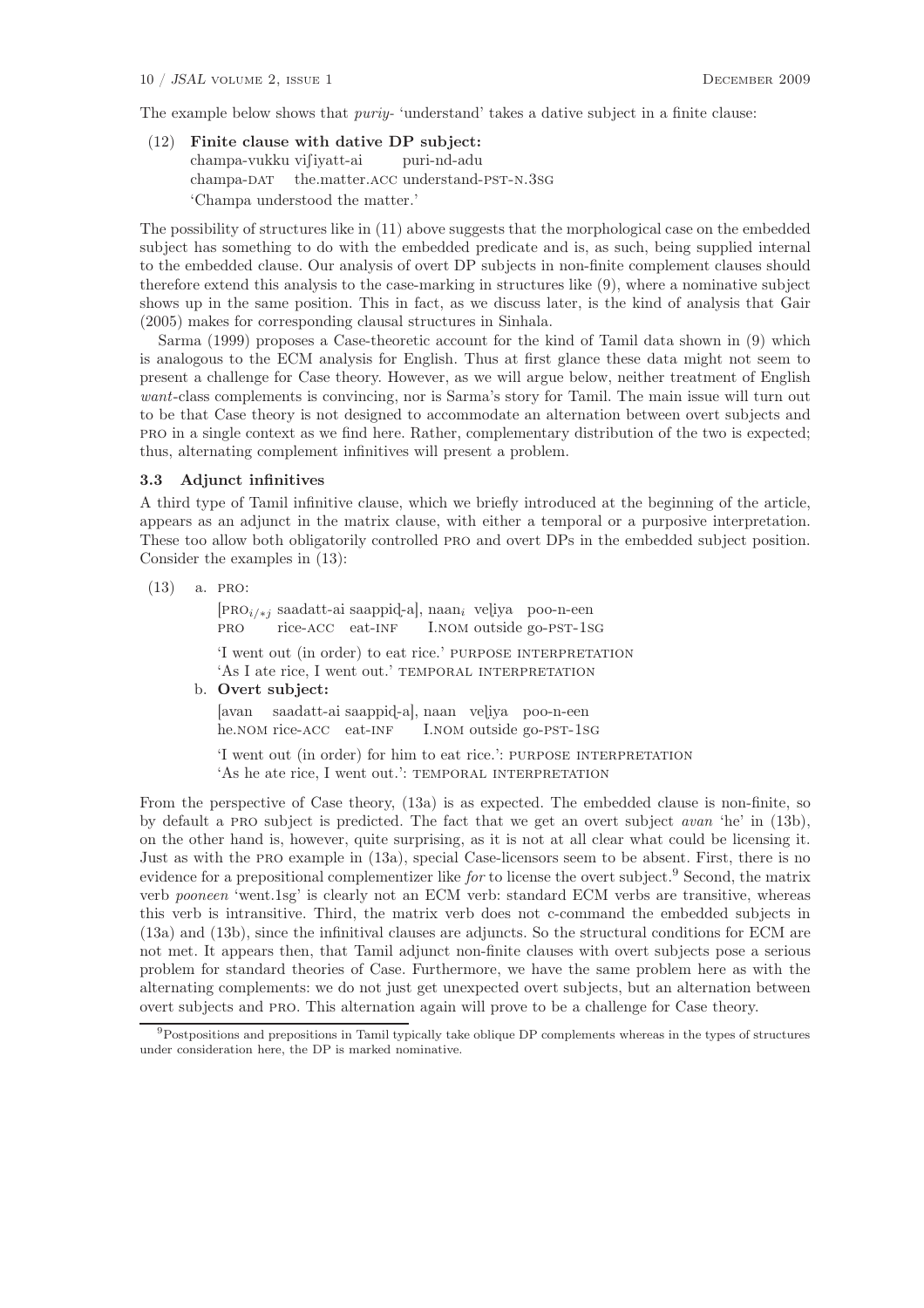#### 3.4 Gerundivals

Gerundival constructions in Tamil are also similar in important respects to the adjunct infinitival clauses. Instead of the infinitive form of the verb, these are built around a gerundival clause:

(14) raman Raman.NOM work-ACC do-FUT-GER-DAT college-DAT go-PST-M.3sG veelai-ai sey-v-ad-ukku college-ukku poo-n-aan 'Raman went to college for doing work.'

The gerundival element, boldfaced in the example above, is overtly marked for future tense as well as for dative case.<sup>10</sup> The dative marking contributes the meaning of purpose whereas the future tense marking expresses an unmarked temporal interpretation. Although the future tense marker shown in (14) is the most common form used in this type of construction (presumably because the purposive construction most often refers to an event that still needs to be completed relative to the time-frame of the main event in the clause), it can be readily replaced by either present or past forms. Additionally, no sequence-of-tense (SOT) effects (Enç 1987, Abusch 1997, and many others) are found: the tense of the gerudival clause is not anaphoric on that of the "matrix" clause in any way and can be varied independently from it. The structure in (15) below shows that the tense of the gerundival can be other than future while that in (16) illustrates that this tense can, furthermore, be different from that of the "main" clause:

(15) Past-gerundival under past

raman<sup>i</sup> Raman.NOM PRO [ PRO<sub>i/\*j</sub> veelai-ai sey-d-ad-ukku ] paris-ai vaangi-n-aan work-acc do-pst-ger-dat prize-acc get-pst-m.3sg 'Raman got a prize for having done the work.'

(16) Past-gerundival under future

 $raman<sub>i</sub>$ Raman.NOM PRO [ PRO<sub>i/\*j</sub> veelai-ai se**y-d-ad-ukku** ] paris-ai vaangu-v-aan work-acc do-pst-ger-dat prize-acc get-fut-m.3sg 'Raman will get a prize for having done the work.'

As concerns interpretation, the subject of the gerundival clauses in (15) and (16) is a null element that is obligatorily coreferent with the matrix subject  $Raman$ — i.e. obligatorily controlled PRO. The purposive interpretation is conveyed by the dative marker on each gerund, but the tense meanings vary according to the tense marker used. That the tense on the gerundival can be varied independently from that of the "matrix" clause demonstrates that the former is real semantic tense and neither lexicalized/"dead" nor syntactico-semantically anaphoric in any way, as has been argued for structures with SOT effects. Nevertheless, there is still a difference between the T head in such constructions and those in standard finite clauses: the T head within the gerundival structure is deficient because it does not bear overt subject agreement. The reason such tensed gerundivals are interesting for our purposes is that they allow not only a pro subject coreferent with the matrix subject, but also an overt non-coreferent subject, as in (17):

# (17) Past-gerundival with overt subject:

[raman Raman.nom work-ACC do-PST-GER-DAT Sudha.nom prize-ACC get-PST-F.3sG veelai-ai sey-d-ad-ukku] sudha paris-ai vaangi-n-aaí 'Sudha got a prize for Raman's having done the work.'

Note here that in contrast to the null subject structure in (15), the matrix verb in (17) above does not agree with Raman but with the feminine subject Sudha. Raman is the agent in the event described by the gerundival, namely the event of doing the work and, thus, a part of this gerundival structure. What makes it potentially problematic for Case theory is that the DP Raman shows up with nominative case, not genitive, the case we would expect if it were introduced outside the

<sup>10</sup>The dative marker seems to be functioning like a prepositional complementizer (e.g. English *for*) here, marking the entire gerundival clause.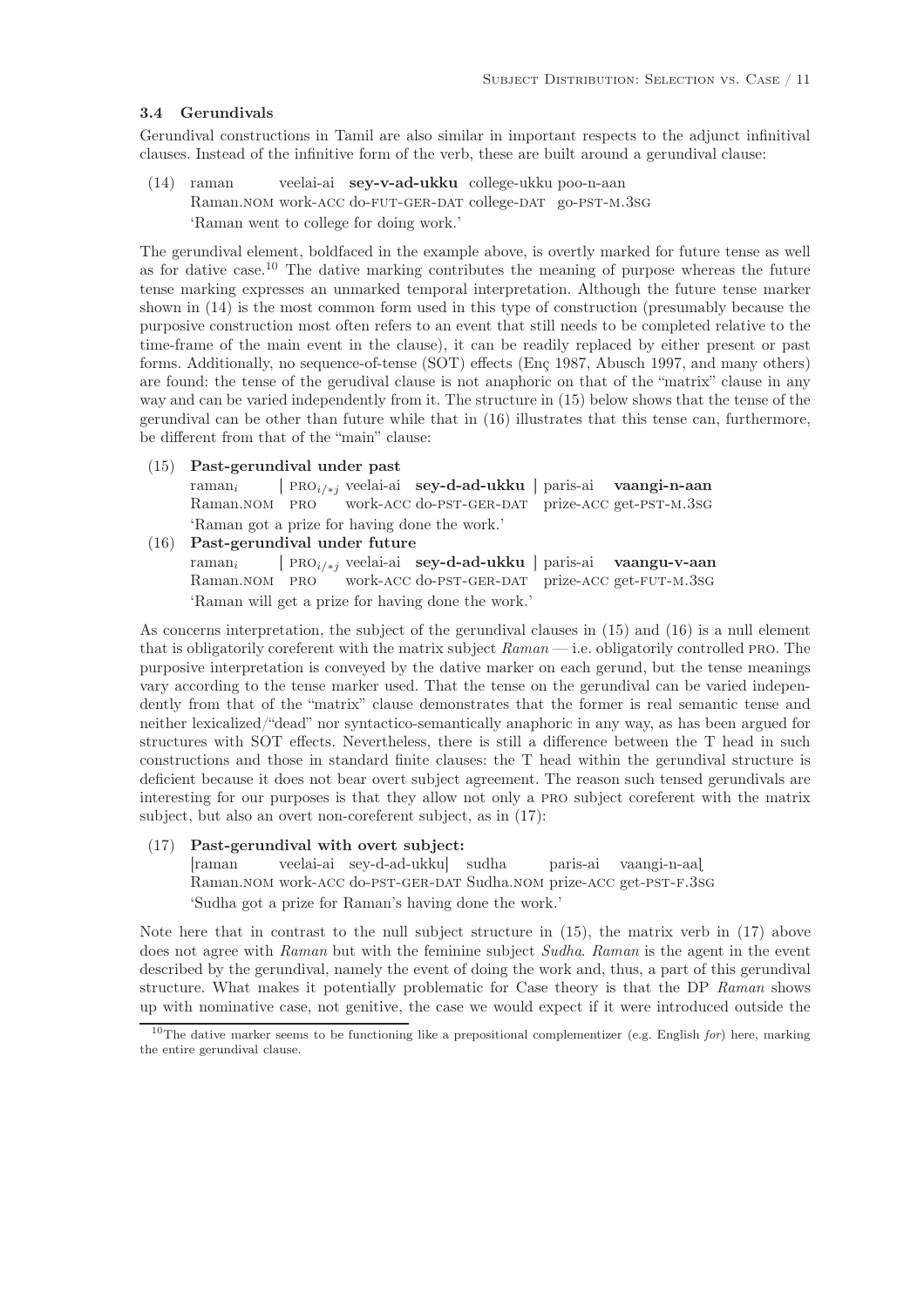gerundival and which could be accounted for in standard Case theories (see e.g. Chomsky 1981). What could be assigning nominative case to  $Raman$ ? It could not be the finite T of the main clause, because this should already be checking off its nominative case feature against the main nominative subject Sudha, which the main verb agrees with. Instead, it looks like what is being gerundivalized is an entire clause including the subject Raman, which means that Raman must be getting its nominative internal to this gerundival clause. But how is this licensed? We could argue that the tense within the gerundival is responsible for structural nominative Case, licensing Raman. But there are a couple of problems with this. One is that the gerundival structure does not appear to be a fully finite clause. Although tense is overtly marked, there is, as we've noted, no overt subject agreement. It is not clear that we should expect a thus deficient T to be able to check Case on  $Raman$  in the standard way.<sup>11</sup> The other problem is that this type of gerundival structure again does not have to show up with an overt DP but can alternate with obligatorily controlled pro in the same position as the overt DP. This is an issue because, while either of the structures in (15) or (17) can be individually explained within the premises of Standard Case theory, a unified analysis of both structures would be unfeasible. For instance, the structure with the overt DP in (17) could be explained in the way we've already described, namely by saying that the subject of the gerundival clause Raman gets Case from the (semi-)finite T within the gerundival structure. For the structure in (15), we could say that the pro gets special null Case from the deficient T within the gerundival clause. But having both possibilities requires the same T to have two different statuses.

# 3.5 Brief excursus: evidence for obligatory control pro vs. little pro

In all the examples discussed so far, we have tacitly assumed that the non-overt embedded subject is controlled pro. For a null subject language with rampant scrambling, such an assumption is, however, not trivial. Thus we will now present two pieces of evidence for the presence of obligatory control pro: obviation of Weak Crossover (WCO) effects (also termed the "pro-gate" effect), and obligatory coreference effects. Then we will give data showing that in the non-finite adjunct and complement structures under investigation, the relevant arguments are indeed in the embedded clause, not the matrix clause.

#### 3.5.1 Obviation of WCO effects

Jaeggli and Safir (1989) note that controlled PRO, but not little pro, can obviate WCO effects — in other words, obligatory control pro seems to function as a "gate" for WCO, rendering a normally ungrammatical phenomenon, grammatical (the observation being originally due to Higginbotham 1980). This is shown below for English:

- $(18)$  \*  $\left[\right]_{CP}$  Who $(m)_i$  did  $\left[\right]_{DP}$  John<sub>i</sub>/him<sub>i</sub> washing his<sub>i</sub> car] upset e<sub>i</sub>]?
- (19)  $\left[$   $\begin{array}{c} [C_P \text{ Who}(m)_i \text{ did } [DP \text{ PRO}_i \text{ washing his}_i \text{ car}] \text{ upset } e_i \end{array} \right]$ ?

The ungrammaticality in (18) is held to arise because the wh-operator "crosses over" the coreferent possessive pronominal his in the DP his car while raising to matrix [Spec, CP]: the term "Weak Crossover (WCO)" refers to this phenomenon and the term "WCO-effect" standardly refers to the ungrammaticality resulting from it. In (19) there is also WCO, but the structure is nevertheless grammatical. Since the structures in (18) and (19) essentially form a minimal pair, with the only difference between them being the identity/nature of their gerundival subjects, the conclusion is that it is the nature of the gerundival subject in  $(19)$  — specifically the presence of PRO — that allows WCO in this structure. Jaeggli and Safir (1989) show, furthermore, that in pro-drop languages like Spanish, *pro* patterns with overt pronouns and not with PRO.<sup>12</sup> The Spanish examples from Jaeggli

<sup>11</sup>A reviewer points out that what we characterize here as tense markers might actually be aspect, as suggested for related Dravidian languages, Kannada and Malayalam, in Amritavalli and Jayaseelan (2005). We will not take a strong position on this distinction, but note that our arguments here would not be weakened either way, since aspect is not standardly thought to license overt subjects within Case theory, and in any case the problematic alternation would remain.

 $12$ This shows, in turn, that the obviation of WCO effects is not merely a phonological matter: specifically, it shows that it is not the mere absence of phonological material in gerundival-subject-position that obviates WCO-effects.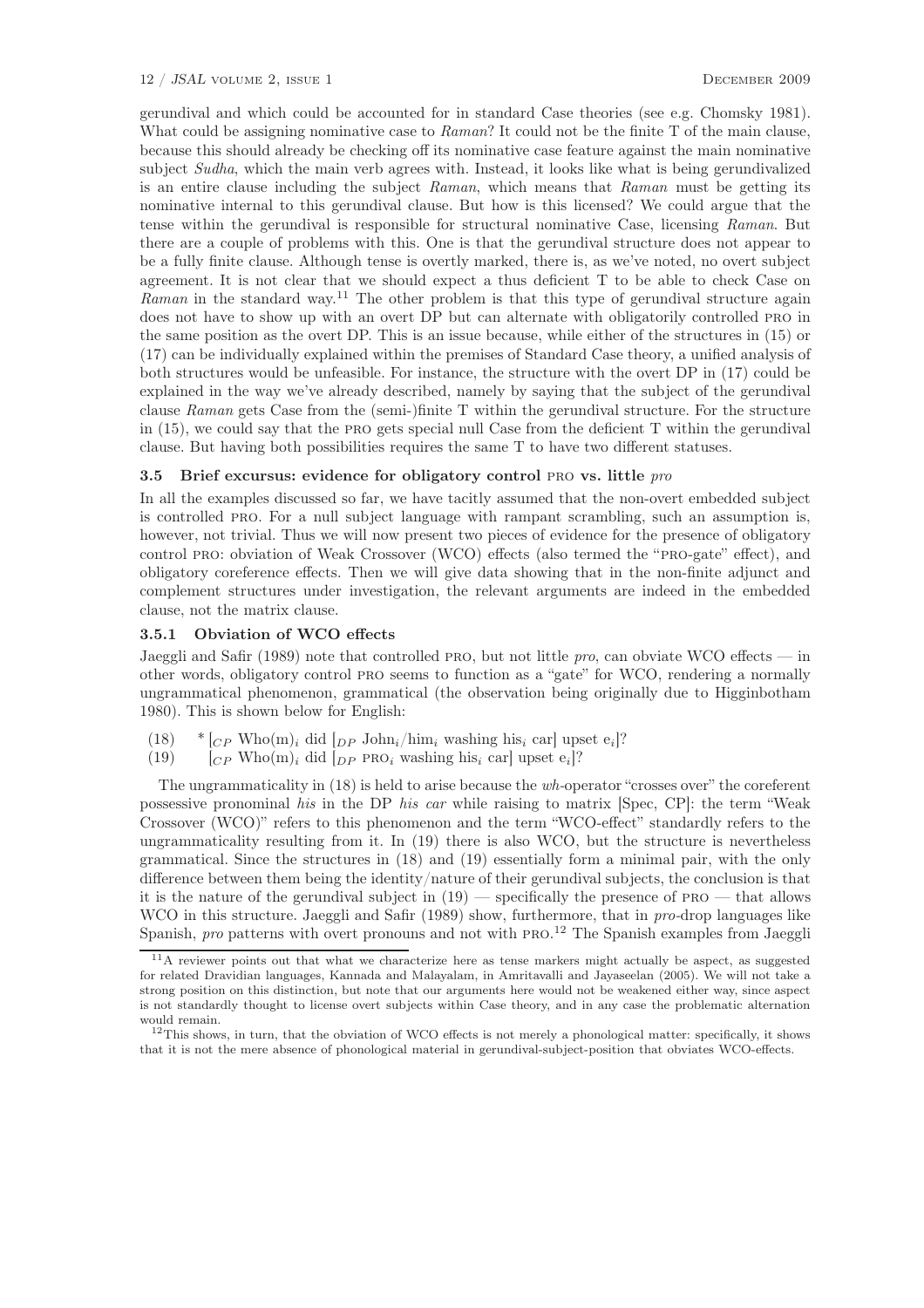and Safir (1989) are reproduced below (formatting ours):

(20)  $?\n$  \* A-quién<sub>i</sub> acusó la mujer<sub>j</sub> que<sub>j</sub> bailó con él<sub>i</sub>? whom<sub>i</sub> accused the woman who danced with him

 $\{C_P \text{ Who}(m)_i \text{ did } [DP \text{ the woman}_j [CP \text{ who}_j [TP \text{ e}_j \text{ danced with him}_i]]] \text{ accuse } e_i \}$ ?

(21)  $?$ /\* A-quién<sub>i</sub> acusó la mujer<sub>j</sub> con quien bailó?

whom  $i$  accused the woman with whom danced

 $\{C_P \text{ Who}(m)_i \text{ did } [DP \text{ the woman}_j [CP \text{ with who}(m)_j [TP \text{ pro}_i \text{ danced } e_j]]] \text{ accuse } e_i \}$ ?

The example in (20) shows that a wh-operator may not cross over an overt pronoun, even when this is contained within another DP. The structure in (21) shows that this same ungrammaticality arises when this pronoun is covert. Jaeggli and Safir (1989) thus take this to be a diagnostic for pro vs. pro: specifically, a null element that obviates WCO-effects is pro; one that preserves the ungrammaticality due to WCO is little *pro*. Implementing this useful diagnostic for Tamil, we obtain the following in the control structures in (22) and (23). WCO-effects obtain in (22) (which has an overt pronoun *avan* as the gerundival subject), but do not obtain in  $(23)$  where the gerundival subject is covert and corefers with the wh-operator yaarai 'whom'. From this, we conclude that the silent gerundival subject in  $(23)$  is PRO and not pro.

- $(22)$  \* yaar-ai<sub>i</sub> who- $ACC_i$  him<sub>i</sub> self-GEN<sub>i</sub> car-ACC having-washed made-happy-3N-SG  $[\text{avan}_i \ \text{tann-ood}a_i \ \text{car-ai} \ \text{alambinadu}]$  $t_i$  sandoofappadutt-idu?  $\left\{C_P \text{ Who}(m)_i \text{ did } [p_P \text{ him}_i \text{ having washed his}_i \text{ car} \right\}$  make happy?]'
- (23) yaar-ai<sub>i</sub> [PRO<sub>i</sub> tann-ooda<sub>i</sub> car-ai alambinadu] t<sub>i</sub> sandoofappadutt-idu? who- $ACC_i$  PRO<sub>i</sub> self-GEN<sub>i</sub> car-ACC having-washed made-happy-3N-SG  $\Gamma$ <sub>(CP</sub> Who(m)<sub>i</sub> did  $\Gamma$ <sub>DP</sub> PRO<sub>i</sub> having washed his<sub>i</sub> car] make happy?]'

# 3.5.2 Obligatory coreference effects

The second type of evidence we present in favor of obligatory controlled PRO vs. little pro is that of obligatory coreference readings between the silent embedded subject and the matrix antecedent. We show this with all four types of constructions in Tamil discussed in this paper which involve a silent embedded subject:

- (24) Non-finite controlled clausal complement (paar- 'try'-class): raman<sup>i</sup> Raman.NOM PRO [PRO<sub>i/∗j</sub> kaapi-ai kudikk-a ] paattaan coffee-acc drink-inf tried.3m.sg 'Raman tried to drink coffee.'
- (25) Non-finite purposive clausal adjunct: raman<sub>i</sub> Raman.NOM PRO [ PRO<sub>i/\*j</sub> pariccai-ai erud-a exam-ACC write-INF school-DAT go-PST-M.3SG ] school-ukku poo-n-aan 'Raman went to school to write the exam.'
- (26) Non-finite clausal complement (vend- 'want'-class): champa-vukku<sub>i</sub> [ PRO<sub>i/\*j</sub> kaapi-ai kudikk-a ] vend-um Champa-DAT pro coffee-acc drink-inf want-n.3sg 'Champa wants to drink coffee.'
- (27) Past gerundival:

 $subha<sub>i</sub>$ Sudha.nom PRO [ PRO<sub>i/\*j</sub> avvalavu kaapi-ai kudi-tt-ad-ukku so.much coffee-ACC drink-PST-GER-DAT prize-ACC get-PST-F.3sG ] paris-ai vaangi-n-aaí 'Sudha got a prize for having drunk so much coffee.'

As the indexation shows, in all the structures attested in  $(24)-(27)$ , the covert subject has to be coreferent with the matrix subject and not with any other entity. Before we reach a decisive conclusion from these data, a little more needs to be clarified. While the impossibility of a noncoreferent reading is probably expected in non-alternating structures such as  $try$ -class complements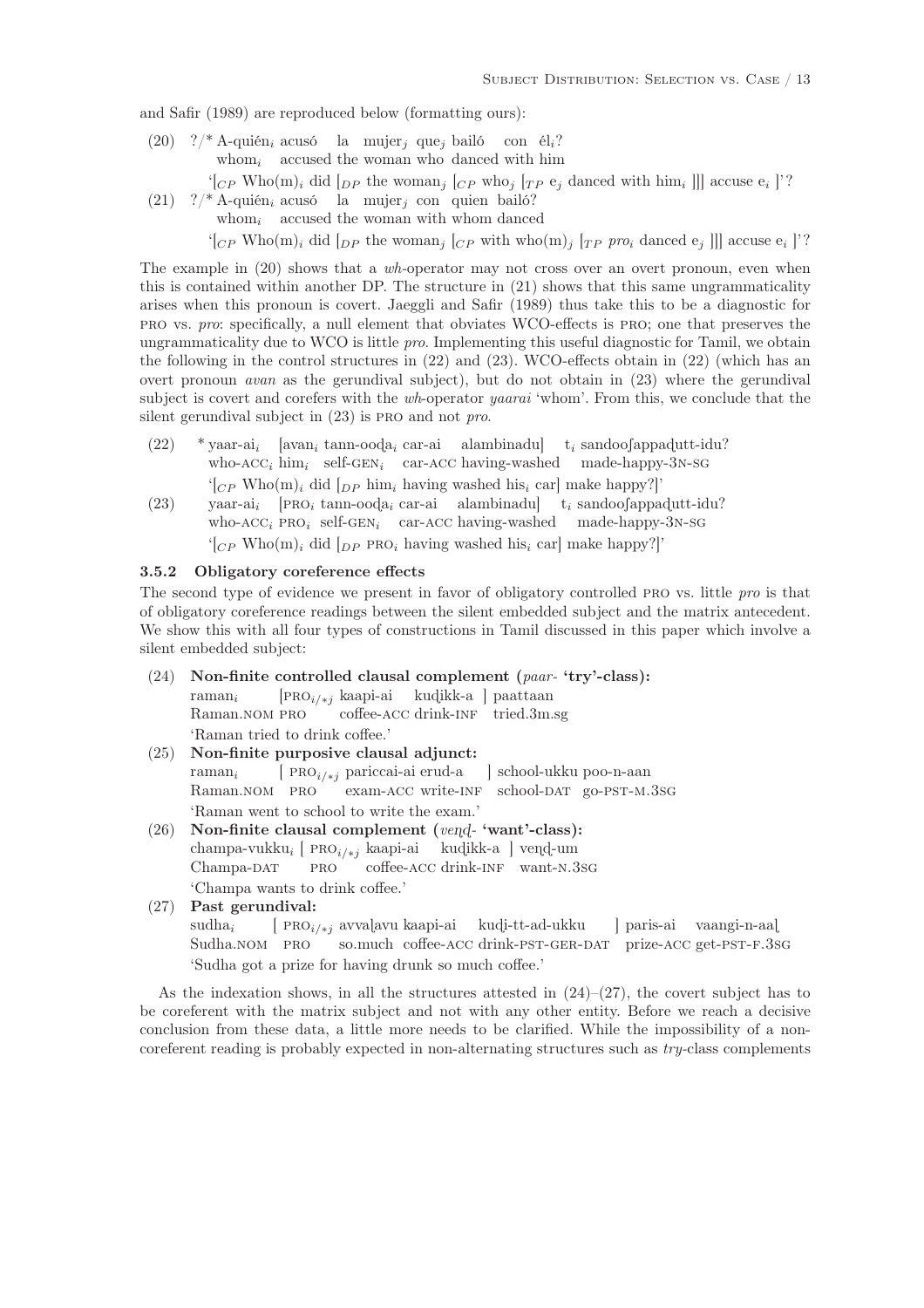(24), it is unexpected for alternating non-finite clauses such as purposive/temporal adjunct clauses (25), want-class complements (26), and gerundivals (27): if a (trivially) non-coreferent overt DP can show up in non-finite subject position, then why not non-coreferent pro? This is especially puzzling given that Tamil is a null-subject language with exhibits rampant pro-drop in matrix and crucially also embedded subject position:

(28) pro sadatt-ai saappi-tt-aan pro rice-ACC eat-PST-M.3SG

'pro<sub>i</sub> ate rice.' (i  $\rightarrow$  singular male discourse antecedent)

(29) raman<sub>i</sub>  $[CP \, pro_j \text{ sadatt-ai saappi-tt-aan}]$ -nnu raman<sup>i</sup> pro rice-ACC eat-PST-M.3SG-COMP say-PST-M.3SG so-nn-aan 'Raman<sub>i</sub> said that  $[CP \text{ pro}_{i/j}]$  ate rice].' (j  $\rightarrow$  singular male discourse antecedent)

While pro-drop is possible in the embedded finite subject position in (29), however, yielding both (accidental) coreference and disjoint readings, it seems to be impossible for the subject of a non-finite clause. The related Dravidian language, Malayalam shows the same distinction.<sup>13</sup> While we are not entirely sure of the explanation for this, we believe that it might have something to do with the lack of tense and agreement in non-finite clauses in Tamil<sup>14</sup> which hinders recovery of information if the subject is dropped (along the lines of standard analyses of Rizzi 1986, and others).

All that matters for the point made here, however, is that a reading with disjoint reference between embedded and matrix subjects is impossible in the non-finite structures  $(25)-(27)$  above. Under an assumption that the silent embedded subject is pro (which is standardly treated as a null pronoun), these facts could not be easily explained; this strongly suggests that the silent element is rather a controlled pro.

## 3.5.3 Disambiguating argument identity and position

Tamil exhibits pervasive scrambling, thus surface order cannot always be taken to be representative of underlying structure. This fact combined with that of finite subject pro-drop can lead to ambiguity both with regards to the position and the identity of arguments. The adjunct non-finite sentence, repeated from (25) above, is thus ambiguous between two readings shown below:

(30) Non-finite purposive clausal adjunct:

raman pariccai-ai erud-a school-ukku poo-n-aan

raman.NOM exam-ACC write-INF school-DAT go-PST-M.3sG

Purposive/temporal reading 1: 'Raman went to school in order to write the exam.'/'Raman went to school as he wrote the exam.'

Purposive/temporal reading 2: '(Some guy) went to school (in order) for Raman to write the exam (purposive).'/'(Some guy) went to school as Raman wrote the exam.'

This interpretive ambiguity becomes especially obvious when we introduce an adverbial focusoperator  $mattum$  ('only'/'alone') modifying the overt subject to (30) as shown below:

(31) raman mattum pariccai-ai erud-a school-ukku poo-n-aan

**Reading 1 ("High reading"):** 'Raman alone went to school to write the exam'/'Raman<sub>i</sub> alone went to school as he<sup>i</sup> wrote the exam.'

Reading 2 ("Low reading"): '(Some guy) went to school (in order) for Raman alone to write the exam'/'(Some guy) went to school as Raman alone wrote the exam.'

Szabolcsi (2009) and Barbosa (2009) use very similar diagnostics to argue for a structural ambiguity in such constructions in flexible word-order and subject-drop languages like Italian and European Portuguese. Following their analyses, we propose that the above readings correspond to the following different structures:

<sup>13</sup>Rosmin Mathew (p.c.)

 $14$ Malayalam has no verbal agreement marking but it does have tense marking which also serves to distinguish finite and non-finite clauses.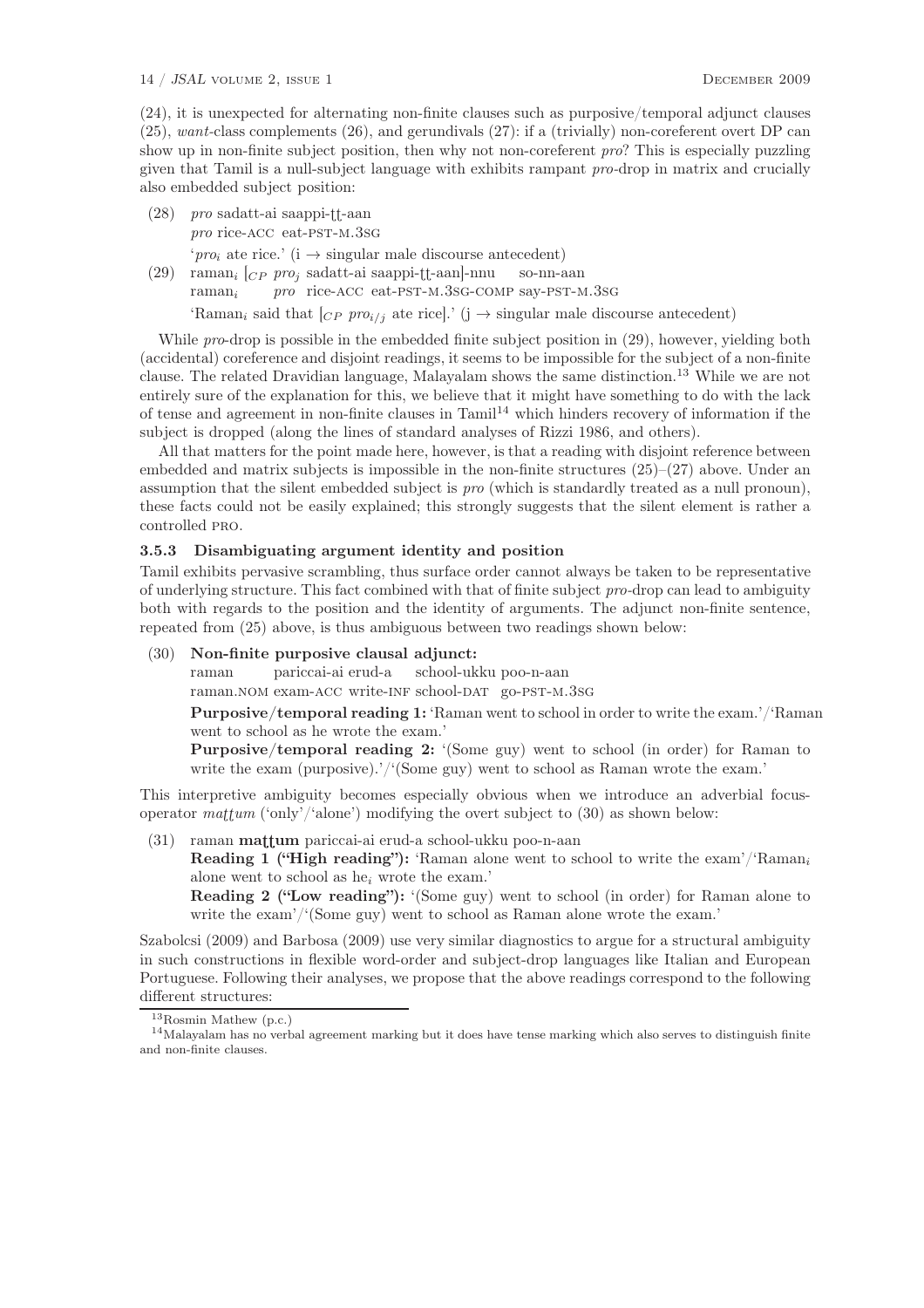- (32) Structure 1 ("High reading"): matrix overt subject, embedded controlled pro:  $C_{CP}$  raman<sub>i</sub> mattum  $C_{CP}$  proi pariccai-ai erud-a school-ukku poonaan ]
- (33) Structure 2 ("Low reading"): matrix pro, embedded overt subject:  $[CP ~ pro_i~ [CP ~ raman_{j/*i} ~ mattum ~ pariccai-ai ~erud-al]$  school-ukku poonaan ]

It is not so important for our current purposes that the matrix subject pro-drop structure corresponding to the "low reading" always be attested. What is important is that an obligatory control structure with embedded controlled pro should always be possible in these structures — and it is. We thus conclude that the embedded clause types discussed in this section do indeed contain controlled pro as indicated.

# 4 Evidence from other South Asian languages

Other South Asian languages show similar properties with respect to DP distribution as Tamil. Here, we present data taken from Malayalam (Mohanan 1982) and Sinhala (Gair 2005) and show that these are also similarly problematic for standard theories of Case.

#### 4.1 Malayalam alternating complement infinitives

Malayalam also shows free variation between overt subjects and subject-controlled PRO in the nonfinite complements of certain verbs like *aagrahiccu* 'want', as discussed by Mohanan (1982). Consider the examples in (34):

- (34) a. amma mother.NOM  $PRO_{i/*j}$  be.hungry-INF wanted  $\left[\text{PRO}_{i\neq j}\right]$  wisa:kk-aan] aagrahiccu 'Mother wanted to be hungry.' b. amma mother.NOM child-DAT be.hungry-INF wanted [kutti-kkə wisa:kk-aan] aagrahiccu
	- 'Mother wanted the child to be hungry.'

These Malayalam data, while similar enough to the English examples above, show one significant difference, namely that the embedded overt subject in (34b) is marked with a 'quirky' dative while the matrix subject is marked nominative. This is the dative normally assigned by the verb root wisa:- 'be hungry' to its subject, as can be seen from the following example:

(35) kutti-kka wisannu child-DAT was.hungry 'The child was hungry'.

This strongly suggests that the case on the embedded subjects in such clauses does not come from the matrix clause, but is established internal to the infinitive.

However, this in itself does not necessarily pose a problem for Case theory, as the presence of a dative subject does not entirely rule out an ECM-type analysis. One could still propose, along the lines of what has often been claimed for Icelandic quirky subjects (see e.g., Sigurðsson 1992, for discussion of the 'double-case' approach) that  $kulti.kk\varphi$  first gets quirky dative case in the embedded clause, which determines its morphological form. On top of this, it then gets structural accusative Case by ECM, which is what licenses it to be overt, but this case does not surface in the morphology because the dative takes precedence. But this would predict that, if we have a want-class verb with an embedded infinitive and an overt subject but no quirky dative-assigning embedded verb, then the structural accusative should surface on the embedded subject. However, this prediction is not borne out, as the data in (36) show:

(36) amma mother.NOM child.NOM be.tired.INF wanted [kutti talaraan] aagrahiccu 'Mother wanted the child to be tired.'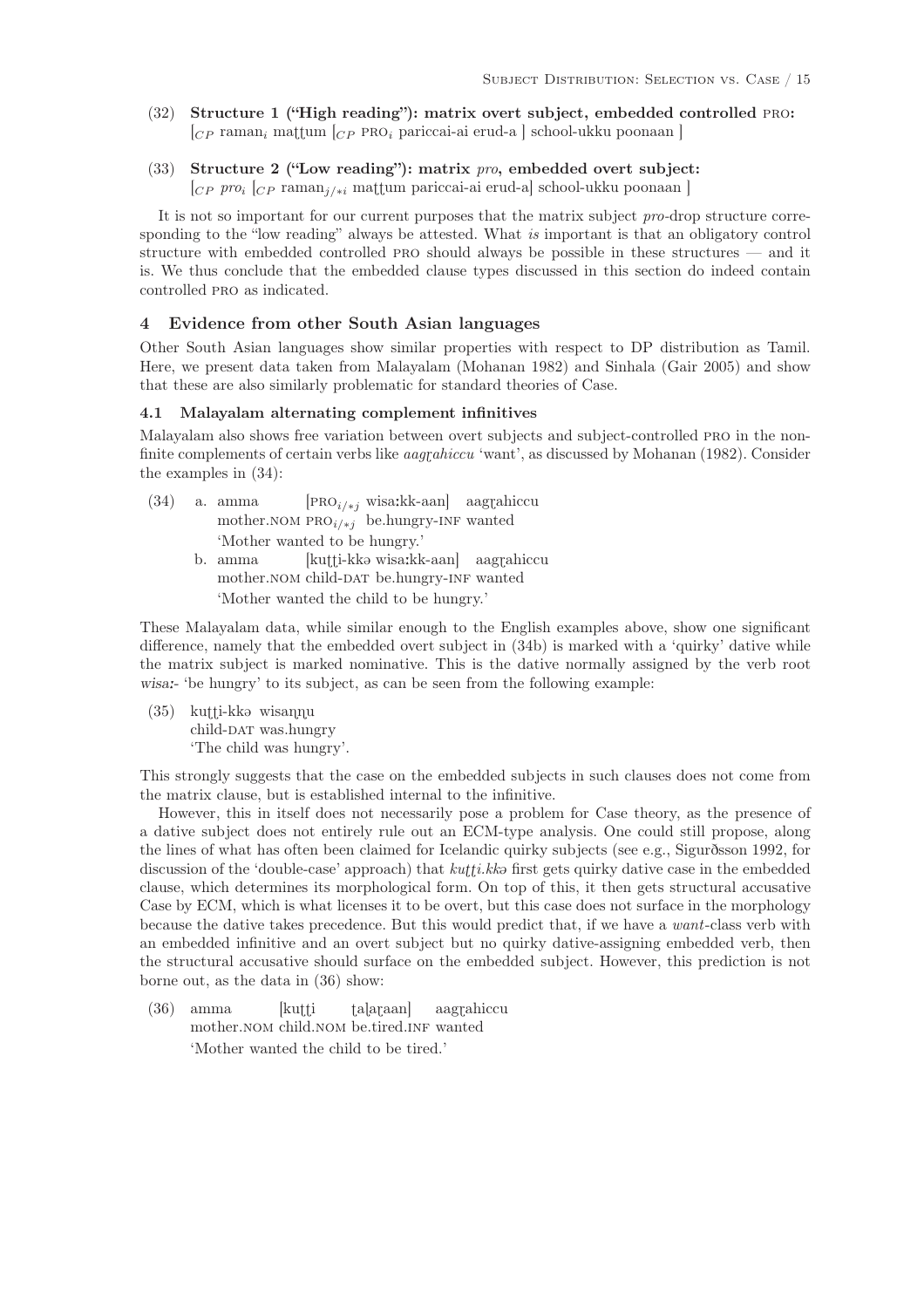#### 16 / JSAL volume 2, issue 1 December 2009

What we get on the embedded subject in  $(36)$  is nominative.<sup>15</sup> This is strong evidence against the idea that it should be licensed by ECM from the matrix verb.

Now we have a problem for Case theory, because it is not clear where else the licensing for these overt subjects could be coming from. On top of this, note that here again we have the alternation between pro and overt DPs within a single environment. On the basis of such data, Mohanan (1982) came to the conclusion which we have also come to, namely that the Case-theoretic treatment of pro could not handle the facts of Malayalam.<sup>16</sup>

## 4.2 Non-finite clauses in Sinhala

Gair (2005) presents data on overt and non-overt subjects in a wide array of clause types, both finite and non-finite, in Sinhala. These too are problematic for Case theory, because overt DPs show up in positions where they would not be expected to receive abstract Case. Also, as Gair himself points out, the subject-taking abilities of different clause types seem to correlate more with the properties of the embedding environment than with the finiteness of the clauses themselves.

We'll concentrate here on clauses with the verb form that Gair calls the infinitive, which bears no marking for tense.<sup>17</sup> When the infinitive occurs in the complement of certain verbs like komoti 'like', we get obligatory control, i.e. overt subjects are ruled out, and there is obligatory coreference between the understood subject of the infinitive and the matrix subject:

 $(37)$  gunapaala<sub>i</sub> Gunapala.nom<sub>i</sub> \*self/\*he/ $\emptyset_{i\neq j}$  $[$ \*taman/\*eyaa(mə)/ $\emptyset$ <sub>i/\*j</sub> həmədaamə yannə] kəməti. every.day go.INF like.ASSM 'Gunapala likes to go there every day.'

This on its own looks like the sort of behavior we find in the complements of verbs like try in English. It seems that non-finite T in the embedded clause does not assign nominative case, and the matrix verb does not license accusative by ECM, so an overt subject is not allowed, so all is as predicted by Case theory.

Other classes of infinitives in Sinhala cast some doubt on this, however. For example, infinitives also appear in clauses introduced by elements like issella 'before'. As the examples in (38) show, overt subjects are possible in such clauses:

|  |                                               | (38) a. [mamə ennə issella] miniha kaarekə wikka      |  |  |
|--|-----------------------------------------------|-------------------------------------------------------|--|--|
|  |                                               | I.NOM come. INF before man. NOM car sell. PST         |  |  |
|  | 'The fellow sold the car before I came.'      |                                                       |  |  |
|  |                                               | b. [matə teerennə issella] ləkcərekə iwərə unaa       |  |  |
|  |                                               | I.DAT understand.INF before lecture finish become.PST |  |  |
|  | 'The lecture ended before I understood (it).' |                                                       |  |  |

In a Case-theoretic approach, one might be tempted to see these as parallel to English for-to infinitives, with issella as a prepositional complementizer which assigns Case to the embedded subject. However, the morphology suggests that this is not the case. In (38a), the embedded subject is not marked with an oblique case — which is what one would expect on the complement of a preposition — but with the nominative associated with subjects of finite clauses. In (38b), the embedded subject

<sup>&</sup>lt;sup>15</sup>The verb *talar* in Malayalam shows up with a default nominative subject, as the following example shows:

 $(1)$  kutti talarnnu

child.nom tired

<sup>&#</sup>x27;The child was tired.'

<sup>16</sup>See also Jayaseelan (1984, 1985) for additional discussion of several types of non-finite clause in Malayalam, including some adjuncts which show alternating pro and overt DP subjects, similar to those in Tamil.

<sup>&</sup>lt;sup>17</sup>It also bears no agreement marking, but this is true of all verb forms in spoken Sinhala, thus does not really show much. As Gair (2005) discusses in detail, it is difficult to decide which Sinhala forms should count as finite and which should not, and it is questionable whether the distinction is a useful one for the analysis of the language. In any case, the 'infinitive' which we discuss here comes pretty close to a prototypical non-finite form, lacking tense specification and mostly being restricted to embedded environments, including those with obligatory control.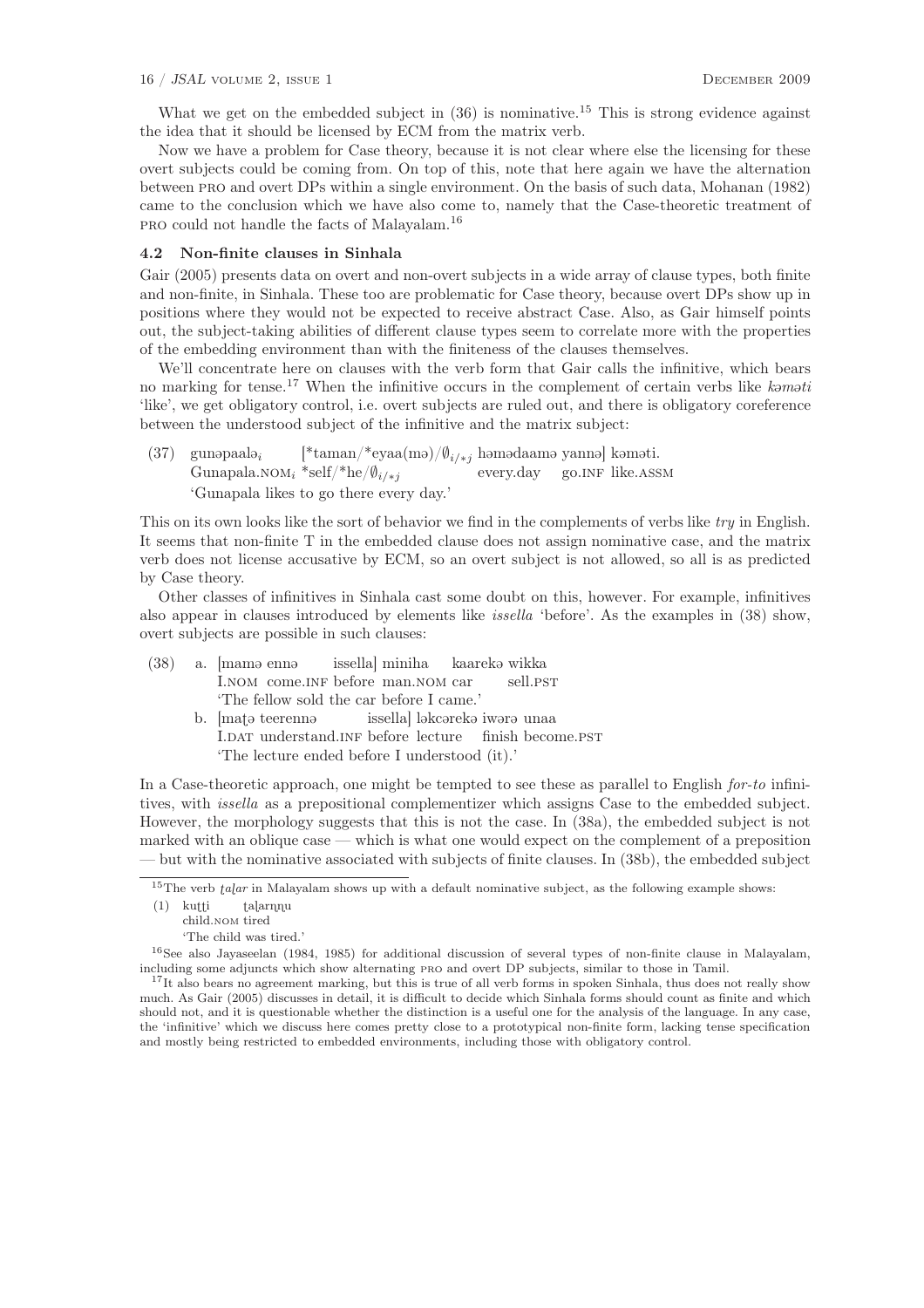is marked dative, as is usual for subjects of *teerenowa* 'understand'. In other words, the case on the embedded subject is fully determined internal to the infinitive clause and is independent of both the matrix clause and the embedded P or C element issella.

Sinhala also has a construction similar to what we saw with Tamil  $\ell$ end- 'want'. Infinitival clauses can be embedded under the verb *oona* 'want', and can either have a covert subject coreferent with the matrix subject as in (39a), or an overt non-coreferent subject as in (39b):

- (39) a. mat<sub>ei</sub>  $[\emptyset_i]$  hete I.DAT  $\emptyset_i$  tomorrow Colombo go. INF want koləmbə yannə] oonə 'I want to go to Colombo tomorrow.' b. ammata mother. DAT child. NOM examination pass. INF [lam@ya wibaage paas-wennə] oonə want
	- 'Mother wants the child to pass the examination.'
	- c. guruwarayata [lamayata paadama teerenna] teacher.DAT child.DAT lesson understand-inf want oon@ 'The teacher wants the child to understand the lesson.'

Again, the subject of the embedded clause is in the nominative here. We might suppose that this comes from the finite matrix T, as the matrix subject is dative and thus does not use up the matrix nominative. In (39c), however, we again find the subject of an infinitive clearly getting dative case from the embedded verb. It thus again seems that the case needs of the non-finite subject are handled internal to the infinitival clause. This raises the possibility that the nominative in (39b), like that in (38a) above, is actually supplied within the infinitive as well, as Gair (2005) in fact concludes.

Finally, like Tamil, Sinhala allows infinitivals as purpose adjuncts, again at least optionally with overt subjects, as in (40):

(40) kaata kaapu someone bite.PST.REL when anyone.NOM NEG.find.INF serpent.NOM.PL somewhere gaman, [kaurawat nohoyandə] sarpəyə koheehari hangenawa, nee? hide.PRES no?

'When serpents have bitten someone, they hide so that no one can find them, don't they?'

The subject of the embedded infinitive, kaurawat 'anyone' is again in the nominative case. This cannot be coming from the matrix finite clause for two reasons. First, since the infinitive is an adjunct, it is not in the right structural configuration for ECM-like assignment of a matrix case to its subject position. Second, the nominative of matrix T is already assigned to the matrix subject sarpoyo 'serpents'. There is also no hint of a prepositional complementizer heading the embedded clause like English for or even the issella we saw in (38) above. It is thus a mystery under standard Case theory how an overt subject should be licensed in examples like this, just as it was with the parallel Tamil adjunct infinitives. Note that, however licensing works, the source of the nominative morphological case on *kaurawat* 'anyone' must be internal to the infinitival clause, again since the structural configuration is not right for something to come from the matrix clause. This supports the suspicion noted above that the embedded nominative case in (39b) is supplied internal to the embedded clause, further undercutting support for an ECM-like analysis of complements of *oona* 'want'.

The conclusion that Gair (2005) draws from these Sinhala data is very similar to what we have said for Tamil. He points out that the occurrence of non-overt subjects in infinitives embedded under kamati cannot be attributed to the non-finite verbal inflection, precisely because other infinitives do allow overt subjects. Instead, he argues, whether we get overt or non-overt subjects in an infinitive depends on the matrix clause and the relationship between it and the embedded clause. This is the line we ourselves will pursue in Section 7 where we formalize a syntax and semantics for DP distribution in terms of selectional properties of the matrix predicate.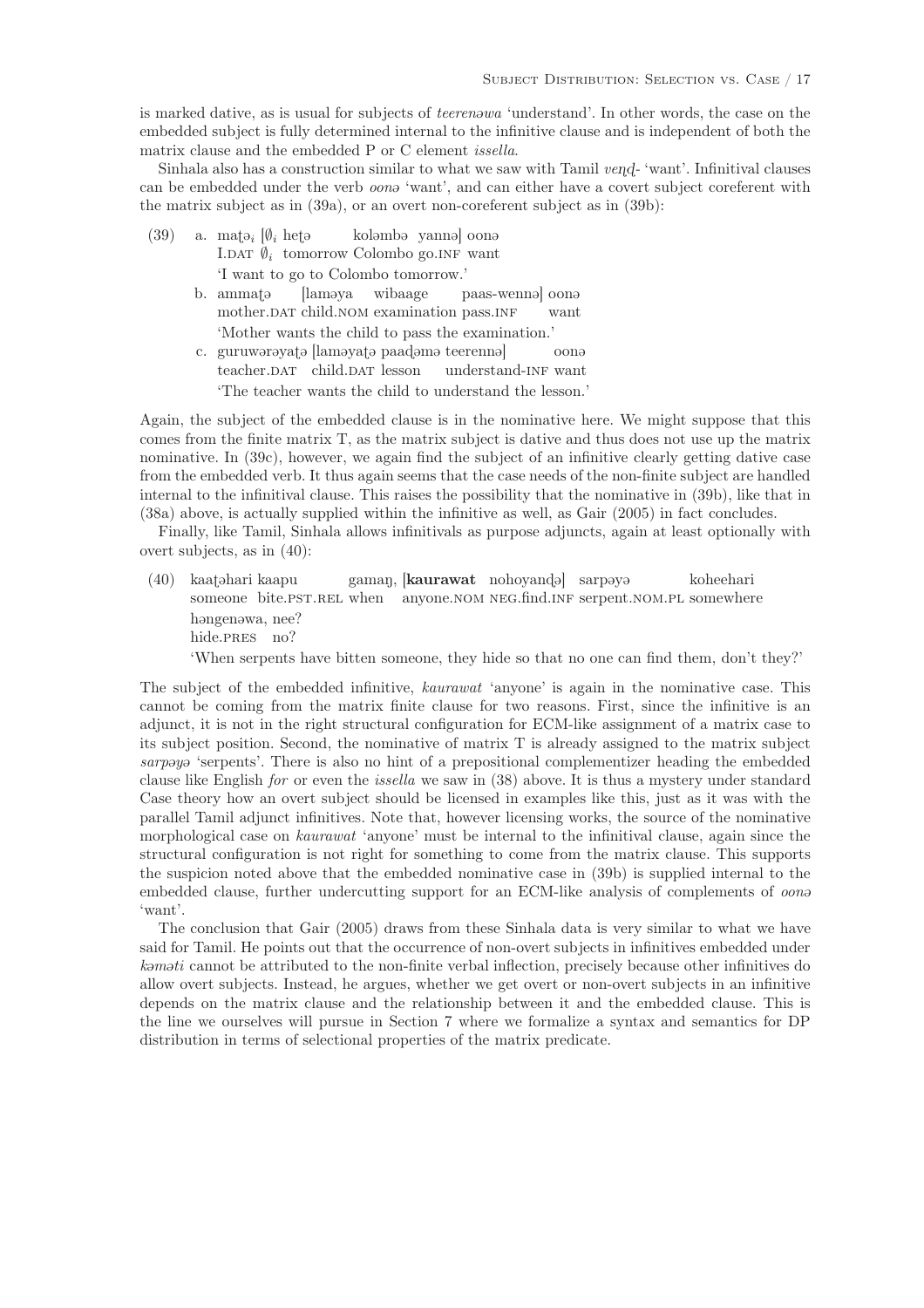# 5 Problematic data from non-South-Asian languages

Problematic data for standard Case theory are of course not only found in South Asian languages. In this section, we describe the AcI construction attested in a number of languages, Middle English infinitive clauses which cast doubt on Case-theoretic analyses of the for-to construction in Present-Day English and, finally, a problematic structure in Present-Day English itself, namely the gerundival. These data show that DP distribution presents challenges for Case-theoretic analyses quite generally across languages.<sup>18</sup>

# 5.1 AcI constructions in Irish and Latin

A number of languages including Latin, Ancient Greek and Modern Irish have a type of non-finite construction usually called AcI or accusative-with-infinitive. They involve an overt subject DP in the accusative case, which makes them superficially look like English ECM infinitives. However, they have a radically different distribution from the relevant English clauses, which are restricted to the complement of verbs like believe. AcI clauses instead appear in a wide range of syntactic environments: as clausal subjects, as arguments of matrix nouns and adjectives, as adjuncts and sometimes even in special root contexts. We give as examples here from Irish a subject clause in (41a) and a clausal argument of a noun in (41b) (from McCloskey 1985), and from Latin a clausal argument of an adjective in  $(42a)$  and a root infinitive in  $(42b)$  (from Gildersleeve 1895).<sup>19</sup>

# (41) Modern Irish

- a. Ghoillfeadh se orm [tu would.bother it on.me you.ACC me INF attack me a ionsai]. 'It would bother me for you to attack me.'
- b. Níl is-not wonder him. ACC son un-natural INF raise iontas [é mac mí-nádúrtha a thógáil].
	- 'It is no wonder that he should raise an unnatural son.'

# (42) Latin

- a. Est inusitat-um is extraordinary-N.sg king-acc answerable-acc head-gen be.inf reg-em re-um capit-is esse]. 'It is an extraordinary thing for a king to be tried for his life. (C., Dei., 1. 1)
- b. Homin-em-ne Rōmānum man-acc-q Roman-ACC.M.sg such Greek-ABL speak-INF tam Graec<del>e</del>  $logu-<sub>1</sub>?$ 'A Roman speak such good Greek? (To think that a Roman should speak such good Greek!)' (PLIN.,  $Ep.$ , IV. 3, 5)

Clearly, in the examples above and most of the contexts where AcI infinitives show up, there is no c-commanding transitive verb. So ECM is simply ruled out as a possible source of licensing for the overt subject, morphological accusative aside.<sup>20</sup> There is also no evidence for anything like English for. Thus, as in the Tamil adjunct infinitive examples, it is not clear how the overt subjects could be Case-licensed. Note furthermore that in both languages, pro is found in infinitival clauses in these positions as well, so here again we find the pro/overt subject alternation.

# 5.2 Middle English infinitives

Similarly problematic data for Case theory have been reported by McFadden (2008) for Middle English (ME). E.g., throughout the Middle English period, the vast majority of for-to infinitives do not have an overt subject:

<sup>18</sup>The reader is also referred to Szabolcsi (2009) for an extensive discussion and case-studies of nominative-marked subjects in non-finite control and raising constructions crosslinguistically.

<sup>19</sup>See also vanden Wyngaerd (1994) for examples from Ancient Greek and further discussion.

<sup>20</sup>See Pillinger (1980), Cann (1983) for additional arguments against a general ECM analysis of Latin AcI.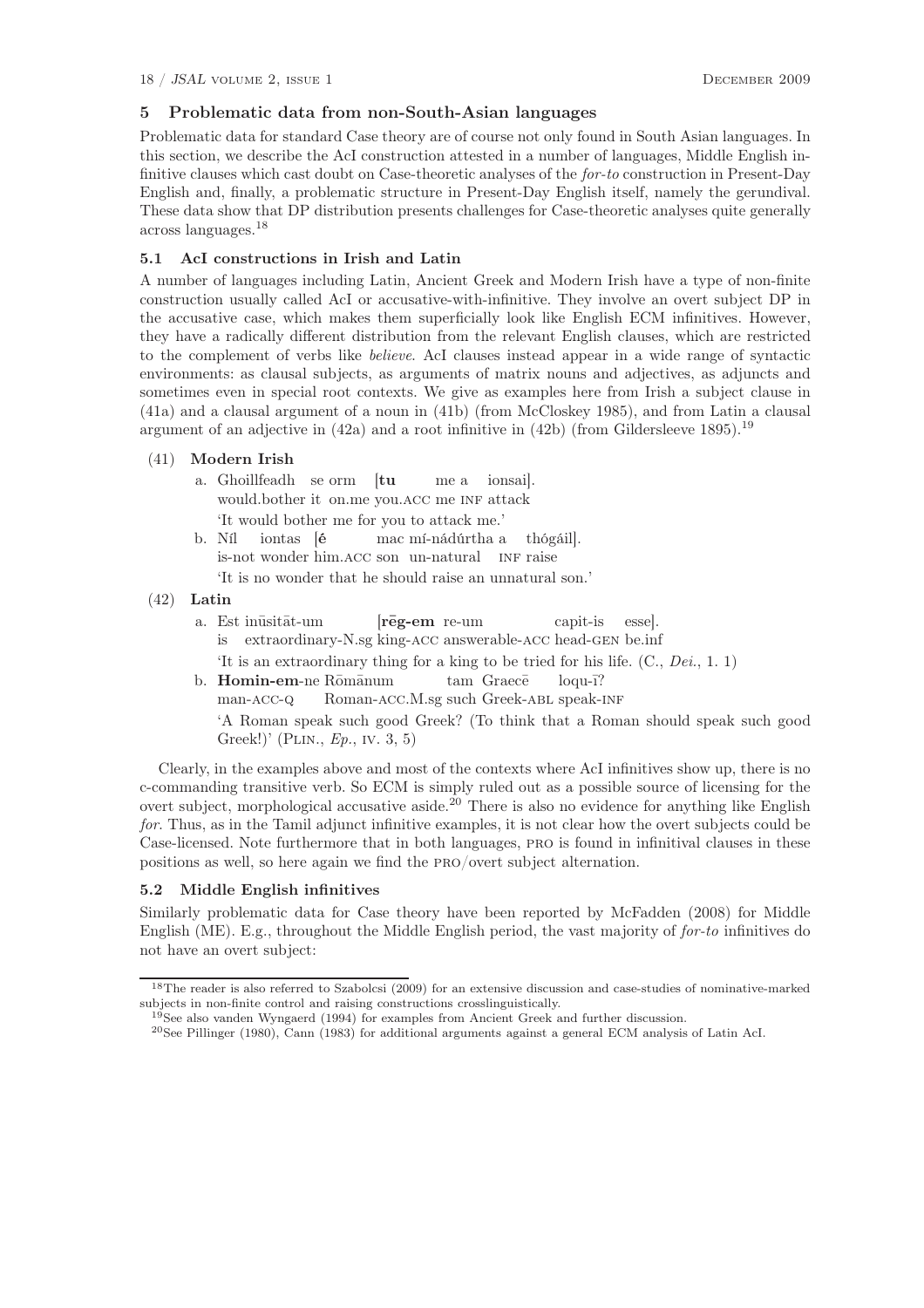- (43) a. I ne come not in-til erþe [for to do mi wille]
	- 'I didn't come to the earth to do my will.' (BENRUL,10.333)
	- b. . . . and wente wythout the wal [for to walke]
		- '. . . and went outside the wall in order to walk.' (REYNAR,11.179)

The few that do place the subject **before** for, not between it and to:

(44) For it es a velany, [a man for to be curyously arrayed apon his heuede with perré and precyous stanes]

'For it is a disgrace for a man to be strangely adorned on his head with jewels and precious stones.' (ROLLTR,29.609, from Pak 2006)

So we do not see the familiar correlation between overt subjects and for in infinitive clauses that is familiar from Present-Day English. This casts some suspicion on a Case-based analysis of Present-Day English for-to infinitives, since for does not seem to be playing a role in licensing overt subjects.<sup>21</sup> Furthermore, this constitutes another instance of the pro/overt subject alternation.

The really interesting data from Middle English, however, are the infinitives which are not complements of transitive verbs, have no for, and yet still have an overt subject (see Fischer 1988, Garrett in press, Pak 2006, McFadden 2008, for discussion). Much like the AcI infinitives just discussed, they occur as surface clausal subjects, extraposed subjects of predicate adjectives and nouns, as well as adjuncts:<sup>22</sup>

(45) 'That were shame unto the,' seyde sir Launcelot, '[thou an armed knyght to sle a nakyd man by treson].'

'"That would be a disgrace on you," said sir Lancelot, "for you.nom, an armed knight, to slay a naked man by treason".' (MALORY,206.3373)

As (45) shows, the subject of the infinitive is often in the nominative form when it is a pronoun. Other examples have non-nominative forms:<sup>23</sup>

 $(46)$  ziff itt like to thy most gracious lordshipp  $[$ me to do þis message $]$ 'If it would please your most gracious lordship for me.obl to do this message. . . ' (ROYAL,258.322)

Again, it is unclear how the overt subjects are licensed in these clauses. The parallel Present-Day English examples have an overt for and are assumed to be grammatical precisely because for is there to handle Case.

#### 5.3 Gerundival clauses in Present-Day English

Tamil gerundivals are not the only ones that are problematic for Case theory. Present-Day English gerundival clauses appear in various positions with no c-commanding transitive verb, have nothing like overt *for*, and no tense or agreement marking. Yet they also allow overt subjects, with no apparent source for Case, and they show the alternation with pro that we have seen in several clause types:

<sup>21</sup>Henry (1992) proposes a Case-theoretic account of similar facts in Belfast English. However, in that dialect, overt subjects can come before *for* only in the complements of *want*-class verbs, when the embedded subject is adjacent to the matrix verb. Otherwise *for* comes before the subject. This is what makes the ECM analysis that Henry proposes for subj-*for-to* examples plausible. Such an analysis will not work for a language like ME, where this order is also found in sentences like (44) in which the infinitival clause is not the complement of the matrix verb, and where the order *for*-subj-*to* is simply not found.

 $^{22}$ Clauses of this kind are mostly restricted to the second half of the ME period, roughly 1350–1500, after which they are replaced by the modern *for-to* infinitive. During this period they are, however, found often enough in the texts that we can be sure they are not errors. See Fischer (1988) for a large collection of examples, and McFadden (2008) for corpus-based statistical evidence that this kind of infinitive occurs at a very similar frequency in two of Chaucer's *Canterbury Tales* as the *for-to* infinitive occurs in Early Modern English.

<sup>&</sup>lt;sup>23</sup>Fischer (1988) suggests that the non-nominative forms are older here, with the nominative an innovation. In any case the non-nominatives here cannot be construed as evidence for an ECM analysis of such clauses, since here as well c-commanding transitive verbs are lacking.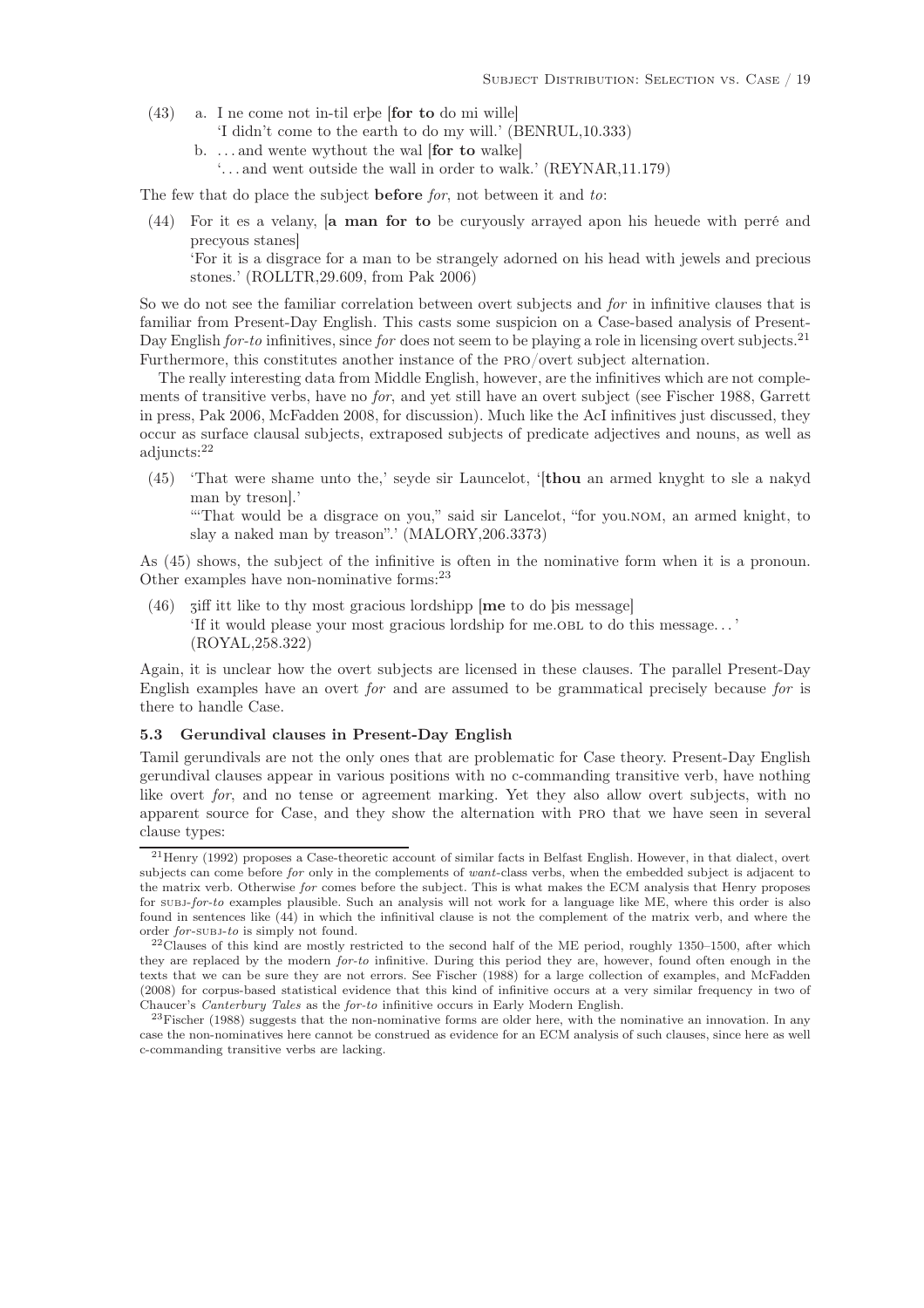(47) [Barry/PRO<sub>i/\*j</sub> having no hot sauce], we<sub>i</sub> went to the store. [adjunct]

These are problematic for the same reason that the Tamil ones are. It is not obvious how the overt subjects could be getting Case, and if we come up with a reason why Case should be available here, we lose our explanation for the versions with PRO. Although a Case theoretic analysis of *either* the structure with PRO or that with the overt subject might be possible, a unified analysis of both types of structures is not viable.<sup>24</sup>

# 5.4 Quick excursus: finite control and case-marked pro

Even though this is not the main focus of this paper, we would like to point out for the sake of exhaustiveness that the converse scenario of obligatorily controlled pro in finite clauses is also crosslinguistically attested. This is just as problematic for standard Case theories as overt subjects in non-finite clauses are — since Case theory postulates a strictly one-one mapping relationship between controlled pro and the null Case or lack of Case assigned by non-finite T. This in turn entails that obligatory control PRO only occurs in  $\text{[Spec, TP_{-fin}]}$ .

Landau (2004) and Darzi (2008) present examples of finite control in Hebrew and Persian, respectively. Here, we reproduce the Persian examples from Darzi (2008) below (formatting ours):

#### (48) Finite obligatory control pro with overt complementizer

Žian mi.tun.e Jian DUR.be.able.3.sg (that) SUBJ.go.3sg (ke) be.r.e 'Jian can/is able to go.'

Darzi (2008) presents convincing evidence that the null subject in (48) is indeed controlled pro and not little pro and also shows that the embedded clause is not a restructuring infinitive (Wurmbrand 2001) but a full-fledged finite CP. The grammatical appearance of obligatory-controlled pro in a finite clause as in (48) above is thus entirely unexpected given the null Case Minimalist hypothesis and also argues strongly that subject distribution should be divorced from Case-licensing and, in turn, from clausal finiteness.

Additionally, the Icelandic floating-quantifier structure in (49) below (due to Sigurðsson 2008), shows convincingly that obligatory control pro can bear case, gender, and number features even in its canonical non-finite subject position — which, again, is a serious blow to licensing accounts of obligatory control pro in terms of Case:

# (49) Obligatory control pro with case, number, and gender: Icelandic

Bræðrunum brothersD.M.PL liked ill [to PRO be not both.N.M.PL elected] likaði illa [að pro vera ekki báðir kosnir] 'The brothers<sub>i</sub> disliked  $C_P$  PRO<sub>i</sub> not being both elected].'

#### 5.5 Interim summary

To summarize, then, the apparent free variation between overt subject and obligatory subjectcontrolled pro in various embedded clause types in several languages is seriously problematic for standard Case theory. Any proposal that might account for one type of alternant (pro or the overt DP) appears incompatible with the other alternant, so that a unified analysis of both variants taken together seems unfeasible. Furthermore, in many of the relevant clause types, the fact that overt subjects are possible at all challenges basic assumptions about what can license such DPs. It is also difficult to explain, within a Case-theoretic analysis, the differing behavior of adjunct non-finite clauses and complement non-finite clauses in Tamil, namely why it is that complement infinitives come in both obligatory control and alternating varieties, while all adjunct clauses are alternating.

<sup>&</sup>lt;sup>24</sup>See Pires (2007) for recent discussion of the properties of gerundival clauses and the problems they pose for standard Case theory.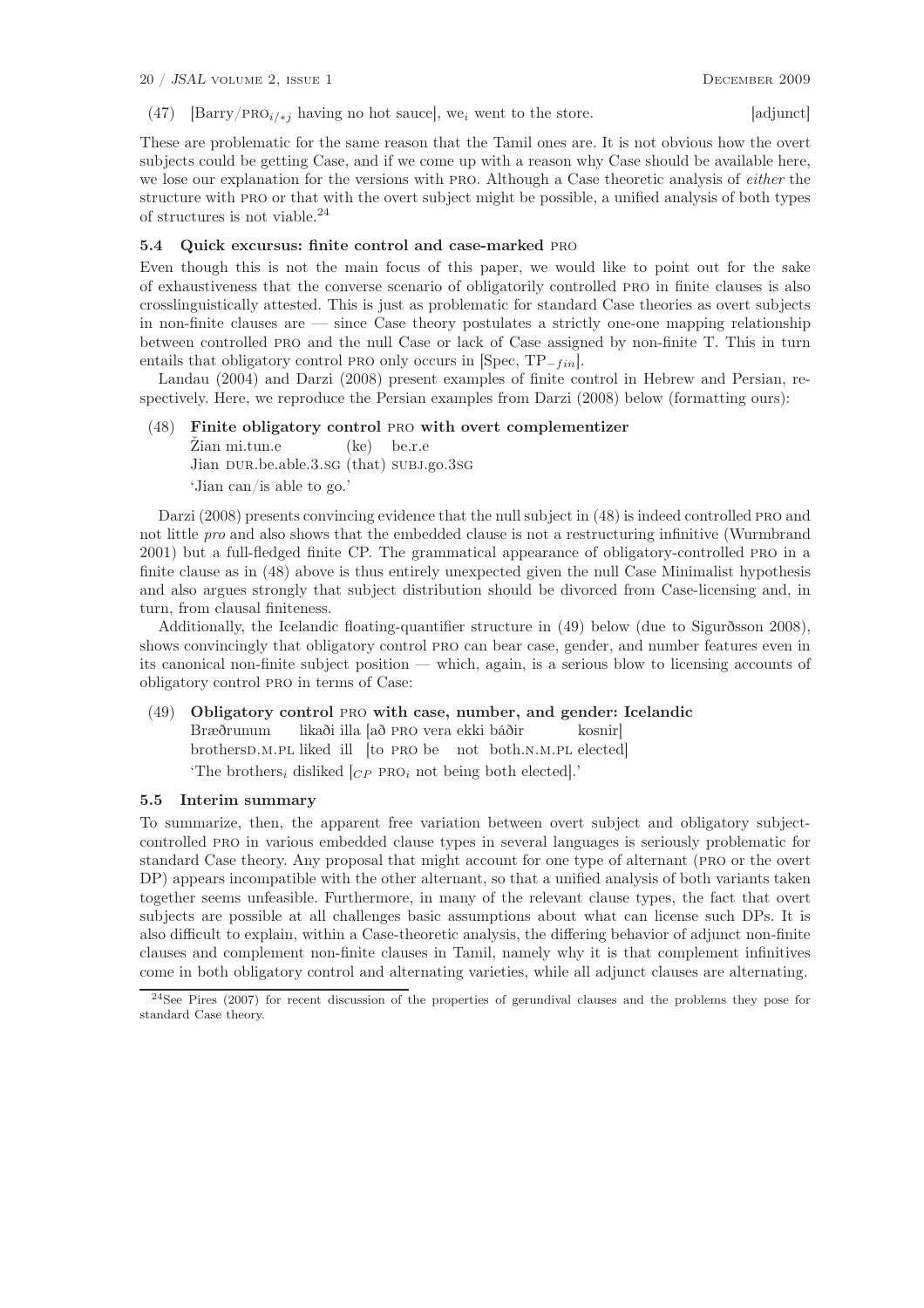# 6 Can Case theory be salvaged?

Before turning to an alternative account for the data above, it is perhaps both prudent and logical to exhaust the possibilities for explaining them within the assumptions of standard Case theory. In this spirit, we consider three options that might make sense within Case theory but show that each of these options is untenable. Along the way, we give critical discussion of a previous attempt by Sarma (1999) to account for some of the Tamil data in Case theory.

# 6.1 Option 1: Case licensing from the matrix clause

The first idea is that licensing for (some) overt non-finite subjects comes not form the matrix verb, but from matrix T. Sarma (1999) proposes such an analysis for want-class complements with quirkydative matrix subjects, like the following:

(50) Alternating non-finite complement with pro/overt subject: champa-vukku<sub>i</sub> [  $PROi/sudha$  oru samosa-vai saappid-a ] vend-um Champa-DAT pro/Sudha a samosa-acc eat-inf want-n.3sg 'Champa wants to eat a samosa'/'Champa wants Sudha to eat a samosa.'

The idea is that, since the matrix subject gets dative, matrix T still has a nominative Case left over, which it can assign into the embedded clause, licensing the overt subject there.

But this proposal has the following problems. First, it's only viable for infinitives in the complement of verbs with a dative subject; if the matrix subject were nominative, it (and not the embedded subject) would be assigned nominative Case by matrix T. Second, while this idea works nicely for each alternant individually, it fails to consistently explain the data when taken together: i.e. why both pro and overt DPs are possible in (apparent) free variation. Thus, short of motivating distinct structures for the complements with overt subjects and those with pro, a consistent Case-based analysis along these lines is unviable.

## 6.2 Option 2: special licensing due to a null P

A second proposal would be that it is the presence of a null P head in the non-finite clause — a null version of English  $for$  — that licenses Case on the overt subject. Such a proposal has been put forward by Bošković (1997) and Martin (2001) for English want-class complements, for instance. However, such a proposal also has serious flaws. The main problem is that there is no independent evidence for such a P head (overt or covert) in the constructions we have discussed; in fact, as we have noted, the nominative case-marking on the non-finite subjects strongly argues against such an idea, since Ps typically and in these languages do not assign nominative Case. And finally, the free variation between pro and the overt DP finds no insightful explanation within this approach either, and a potential way out — positing the presence of an optional null  $P$  — is both inelegant and stipulative.

#### 6.3 Option 3: Case-licensing by non-finite T

The third possibility would be that the non-finite T in non-finite complement and adjunct clauses with overt subjects itself possesses exceptional Case licensing properties. Sarma (1999) tentatively suggests that something along these lines might be the explanation for the alternating purposive/temporal non-finite adjuncts in Tamil discussed in this paper, repeated again below:

(51) [PRO/sriram saadatt-ai saappid-a], naan veliya poo-n-een pro/Sriram rice-acc eat-inf I.nom outside go-pst-1sg 'I went out to eat rice.'/ 'I went out for Sriram to eat rice.' PURPOSIVE INTERPRETATION As I ate rice, I went out/As Sriram ate rice, I went out.' TEMPORAL INTERPRETATION

This approach would certainly account for the presence of overt DP within non-finite clauses, but is problematic for the following reasons. First, it is essentially a stipulation with no independent evidence. Second, an exceptional Case-licensing non-finite T would, like in the other approaches, not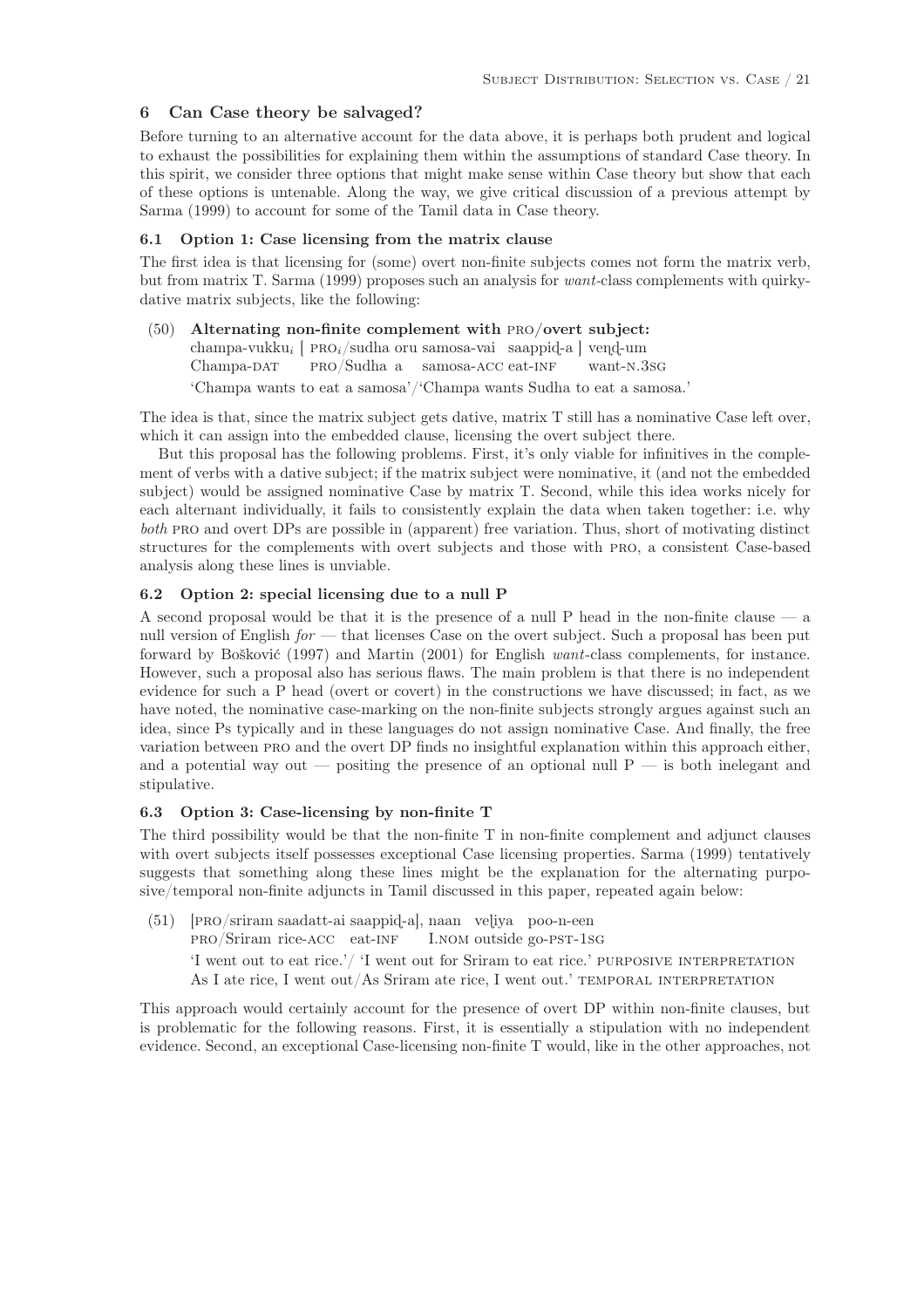be able to account for the alternation with subject-controlled pro in the same positions. Finally, this approach raises more theoretical problems than it seems to solve: if both non-finite and finite Ts can license overt DPs, how do we predict when we get pro vs. overt DPs in a Case-theoretic approach? The possibility of distinguishing pro vs. overt DPs in terms of differing licensing conditions due to the finiteness of  $T$  — one of the fundamental claims of Case theory — is lost.

For the discussion above, we conclude that an account for subject DP distribution in terms of licensing due to Case is unfeasible and propose below an alternative analysis based on selection rather than licensing of subjects.

# 7 Analysis

In this section we will present an alternative analysis of DP distribution which can handle the data from Tamil and other languages which are problematic for Case theory. We will first describe and motivate the basic idea, which is based on the selectional needs of lexical and functional heads rather than on the licensing needs of the DPs themselves. Then we will lay out one possible formal implementation of the idea within the Minimalist framework in terms of Agree and the  $[\pm R]$  feature introduced by Reinhart and Reuland (1993) and later in Landau  $(2004)^{25}$  and finally we will demonstrate it with sample structures for the most important clause types.

#### 7.1 Introducing the selection alternative

Recall that the idea behind Case theory is that DPs are inherently defective and require external licensing. Under this view, (overt) DPs are ruled out by default, and what must be explained are the places where they are licit. The approach we would like to pursue is essentially the opposite of this. We propose that DPs have no special needs, but simply have to be integrated into the structure and interpretation like any other syntactic elements. Thus they can show up anywhere this is possible — as long as independently motivated principles of grammar are satisfied. Under this view, DPs are fine by default in all A-positions, and what we must explain are the places where they are illicit.

The facts about overt DP distribution that have been handled in terms of Case thus need a different kind of explanation. Following Marantz (1991) and others, it is now standardly assumed that one set of these facts — having to do with required movement operations to derived subject positions in passives, unaccusatives, raising and other contexts — should be handled in terms of the EPP or something similar (see e.g. Chomsky 2001). The other main set of facts has to do with what we have been concerned with here — the choice between overt DPs and pro. What we would like to propose is that instances where overt DPs are impossible — as well as those where they are required — should be explained in terms of selection by c-commanding functional and lexical heads.

The basic idea is that, by default, both overt DPs and pro are licit in all A-positions (as long as the EPP is satisfied), and are in fact in alternation with each other. This is of course precisely the situation of alternation that we find in a number of the clause types we have discussed here, including the Tamil alternating complement infinitives, adjunct infinitives and tensed gerundivals, Latin and Irish AcI infinitives, English gerundivals, and ME adjunct infinitivals. In such clauses, the choice of DP type is determined by the intended interpretation. That is, if coreference with a matrix argument in the syntax is intended, then controlled pro appears.<sup>26</sup> If not, then an overt DP/little pro is used. In contexts where overt DPs are impossible, this is because something is explicitly selecting PRO. This is what we get e.g. in the complements of paar- in Tamil, of try in English and of komoti in Sinhala. The ungrammaticality of overt subjects here has nothing to do with a lack of licensing for them — they need no licensing. The problem is rather that the selectional requirements imposed in the clause are not satisfied, causing the derivation to crash. In contexts where pro is typically impossible, this is because something is explicitly selecting an overt DP/pro (we'll discuss

 $^{25}$ However, it will become clear from the discussion in the rest of the paper that we deviate in significant points from both these proposals in our conception and formal implementation of this feature.

 $^{26}$ We leave aside arbitrary pro for the time being, which has not appeared in the data we've examined in this paper. We believe that it can be unified satisfactorily with obligatory control pro, but the discussion would take us too far afield.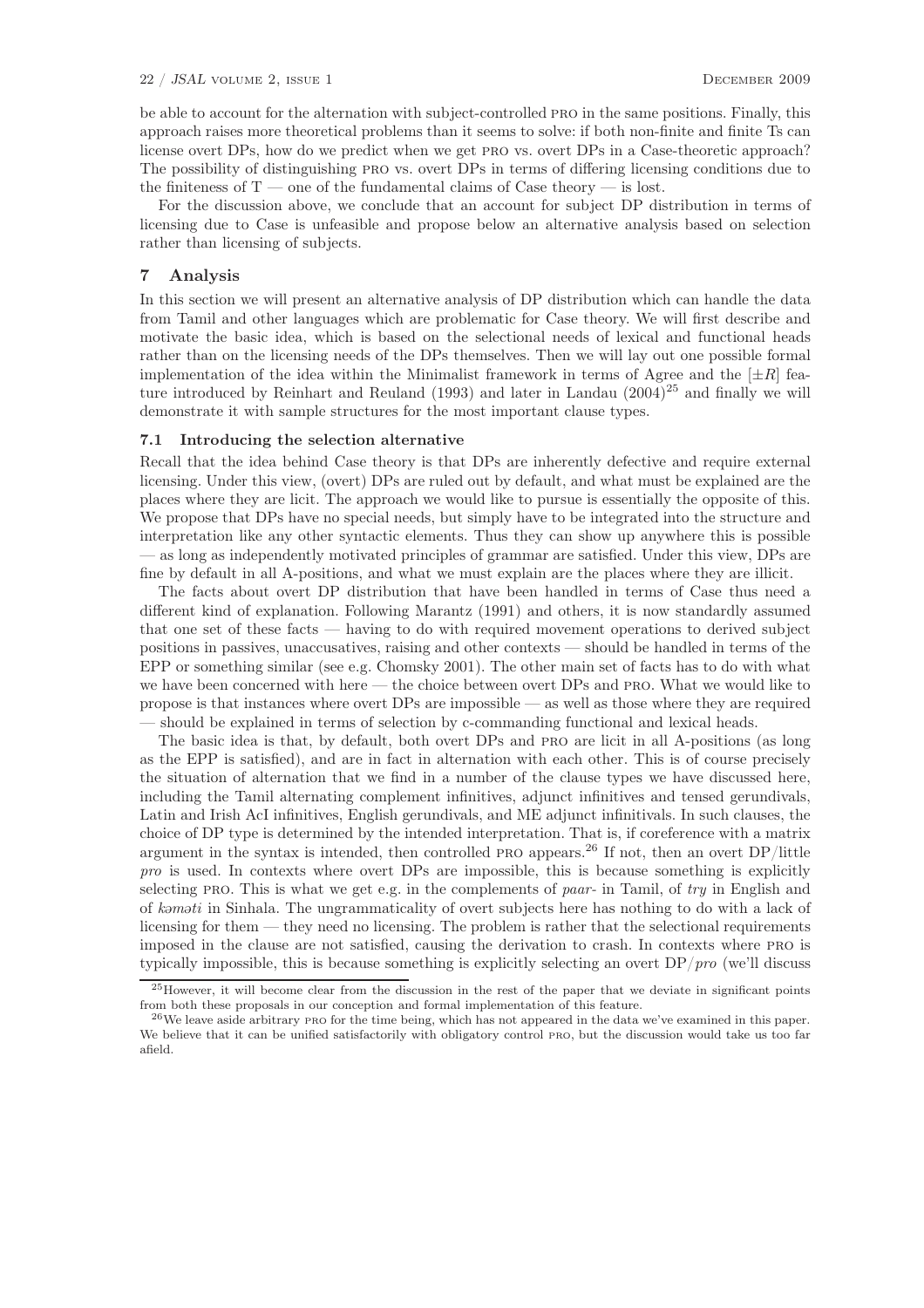below how to unify these). We see this in all of the languages discussed in prototypical main finite clauses. Again, the problem with pro is not that it itself is not licensed, but that it does not satisfy the selectional requirements of the relevant local functional head.

A good way to understand the difference between the licensing-based approach of Case theory and our selection-based approach is in terms of the probes and goals of Minimalist Agree relations. Under both approaches, the distribution of DPs in particular syntactic positions is regulated by relationships between those DPs — the goals — and the verbs and functional heads that c-command them — the probes. In Case theory, it is the needs of the goal — relating to the Case features on the DP — which must be met for a particular configuration to be allowed. In our selection-based theory, on the other hand, it is the needs of potential probes — relating to the selectional features on verbs and functional heads — which must be satisfied.

# 7.2 On finiteness and dependency

Implicit within our analysis is a rather different take on finiteness and its relation to subject positions than that embedded within Case theory. Crosslinguistically there is a clear tendency for prototypical finite clauses to have overt subjects and for prototypical infinitives to have pro subjects. We of course do not intend to deny this tendency, but we do take issue with the rather simplistic way that it has been understood in theoretical terms. Standard Case theory relies on the idea that the finiteness of a clause, or more accurately of  $T/Inf$ , determines and explains the choice between overt DPs and pro. It is not just that overt subjects and finiteness go together, but that finiteness is what licenses overt subjects. This presupposes and relies on a basic binary distinction between finite and non-finite. More fine-grained distinctions between clause types may be made for other purposes,<sup>27</sup> but in terms relevant for Case assignment by  $T/Inf$ , there are only these two possibilities.

We reject this understanding of the connection between finiteness and DP distribution. First, we question whether a merely binary notion of finiteness can be defended and maintained crosslinguistically.<sup>28</sup> There are rather several distinct ingredients which go into what is traditionally thought of as finiteness, including at least agreement, tense marking, temporal interpretation, referential dependence and modality. These can combine in different ways in different languages and in different constructions within a single language. In principle, several different binary distinctions could be drawn, but it is not clear which distinction should be privileged for purposes of DP distribution, especially if we strive for crosslinguistic consistency (see Adger 2007, and the other papers in Nikolaeva 2007 for discussion). In fact, the evidence we've presented in this article shows that, for the purposes of subject distribution, at least three types of embedded clause must be distinguished: those which require pro, those which require overt subjects, and those which allow either. This undermines the claim that finiteness is responsible for licensing certain types of DP. The existence of the alternating type of clause suggests that the non-alternating types actually involve restrictions on the generally available possibilities for the subject position, not the creation (i.e. licensing) of possibilities.

Thus in what follows, we will speak in terms of a notion of clausal *dependency* rather than finiteness.<sup>29</sup> This is intended to make clear the distinction between our position and that of standard Case theory, and we think it more accurately reflects the facts. What is meant here is not a single

<sup>&</sup>lt;sup>27</sup>E.g. the complements of verbs like *believe* are usually assumed to be smaller than the complements of verbs like *try*. As a consequence, the former are transparent for Case coming from outside (i.e. ECM) and for A-movement (i.e. subject-to-subject raising) while the latter are not. Nonetheless, both types of clause count as non-finite in the sense that T itself does not assign nominative Case and license an overt subject.

<sup>28</sup>See Landau (2004) for some related discussion and arguments that finiteness, at least as is relevant for the distribution of pro, needs to be broken down into more basic components. Also see Gair (2005) for arguments that a simple notion of finiteness is not particularly useful for an understanding of the properties of embedded clauses in Sinhala, including the data we discussed in Section 4.2 above.

 $^{29}$ Again, see Landau (2004) for much related discussion and conclusions that are quite similar to those we draw here. Landau proposes a rather explicit formal calculus for determining whether an embedded clause will have pro or an overt subject, which is independent of Case. Important differences from our analysis are that Landau's system posits an important role for agreement and provides no obvious way to deal with clauses showing the pro/overt DP alternation.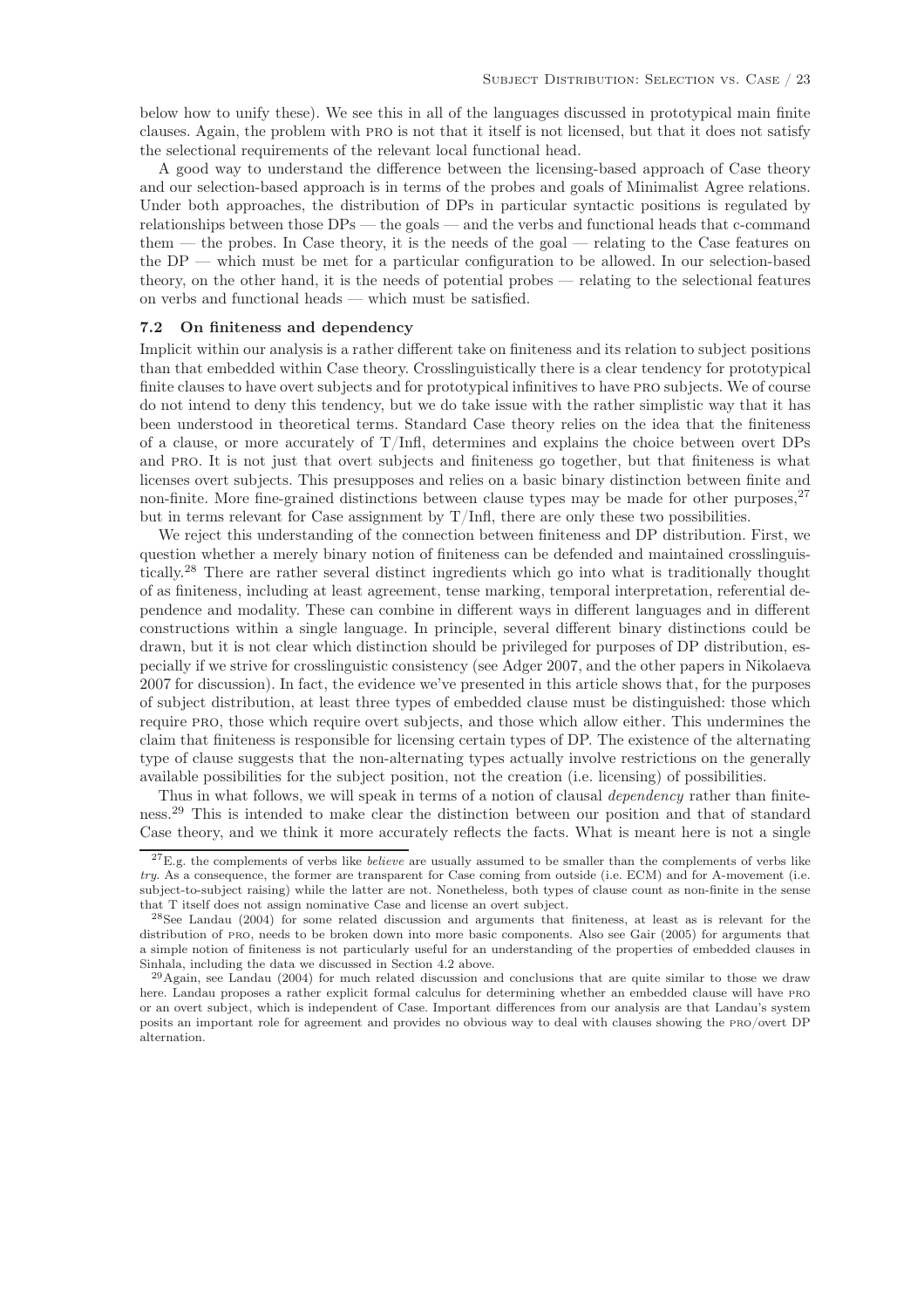distinction of dependent versus independent, but a range of possibilities determined by the interaction of multiple factors. Dependency in our sense is meant to encode the extent to which (at least) the temporal and nominal referents of an embedded clause are defined in terms of or in relation to those of the clause in which it is embedded. It is of course clear that clausal embedding can set up relationships between elements of the matrix and embedded clauses on both nominal and temporal levels. E.g. the reference of pronouns (including pro) in an embedded clause is determined in part on the basis of the reference of nominals in the matrix. And the temporal reference of an embedded clause is systematically determined relative to that of the matrix. Furthermore, it is reasonable to think that these two different types of dependencies are related and treated in parallel fashion by the grammar. Consider in this connection the tradition of semantic work documenting the parallels between pronouns and tenses, which are based in large part on the similar dependency effects that they display in embedded clauses (see Partee 1973, Kratzer 1998).

From this perspective, obligatory control pro (as well as other anaphoric DPs such as reflexives and bound variable pronouns) just represent the maximum degree of dependence on the matrix clause in the area of nominal reference. In temporal reference this would correspond to embedded clauses with anaphoric tense which cannot refer to a time distinct from that of the matrix, as in (52), where the matrix and embedded clauses have incompatible temporal adverbs:

## $(52)$  \* Yesterday Andrew tried \*Aloisius/PRO to work tomorrow.

Similarly, protoypical finite root clauses in out-of-the-blue contexts represent the maximum degree of independence. In the area of nominal reference, an overt subject (or little pro) is required whose reference can be established solely on the basis of the discourse, independent of anything in the syntactic context. In the area of temporal reference, the tense information necessary to compute the reference time from the speech time must be specified in such clauses, as there is no matrix time specification to work from.<sup>30</sup>

How many degrees of dependency need to be distinguished is an open question.<sup>31</sup> As noted above, for the purposes of DP distribution, it is clear that at least three are required, and we will thus speak here in terms of a three-way distinction. Clauses which require overt DP subjects we will call independent, those which require PRO we will call anaphoric, and those which allow the alternation we will call dependent. <sup>32</sup> In syntactic terms, independent clauses will contain a functional head which selects for overt DPs, anaphoric clauses will contain a head which selects for pro, and dependent clauses will contain a head that selects for neither. A more nuanced typology will probably be needed for other purposes (and perhaps even for DP distribution when more data are taken into account), but we will stick to the bare minimum as far as it will take us.<sup>33</sup> Crucially, the two degrees distinguished in traditional Case theory are not sufficient.

Note then that our notion of dependency is defined in essentially semantic terms relating to temporal and nominal reference. We expect that it will be related to the morphological properties of a particular embedded clause, but only indirectly. This is another clear distinction from standard finiteness, which is commonly defined at least in part in terms of morphological tense and agreement marking. For us, what really matters is not the presence or absence of overt tense marking, but the relative dependency of the embedded temporal reference. The embedded clause in (53) below has

<sup>30</sup>Whether the nominal-temporal parallelism holds in the general case, in particular at the intermediate points on the scales, is an important question that can shed light on how exactly the dependencies are related. However, it is far less clear, and we will not take a position on it here.

 $31$ It should, however, be a finite number. The dependencies under discussion here are syntactic and must be implemented in terms of discrete features and structures, so we should not be dealing with a true continuum or cline.

<sup>32</sup>Compare Landau (2004)'s similar use of anaphoric and dependent tense.

<sup>33</sup>Note that our three-way distinction in clause types maps onto a two-way distinction in DP types: pro versus overt DPs. One clause type requires pro, a second type requires overt DPs, and the third allows either. We will argue below that other DP types pattern either with pro or with overt DPs in terms of their syntactic behavior relative to dependency. However, it will almost certainly turn out to be necessary to make a finer distinction in the degree of dependency of DP types.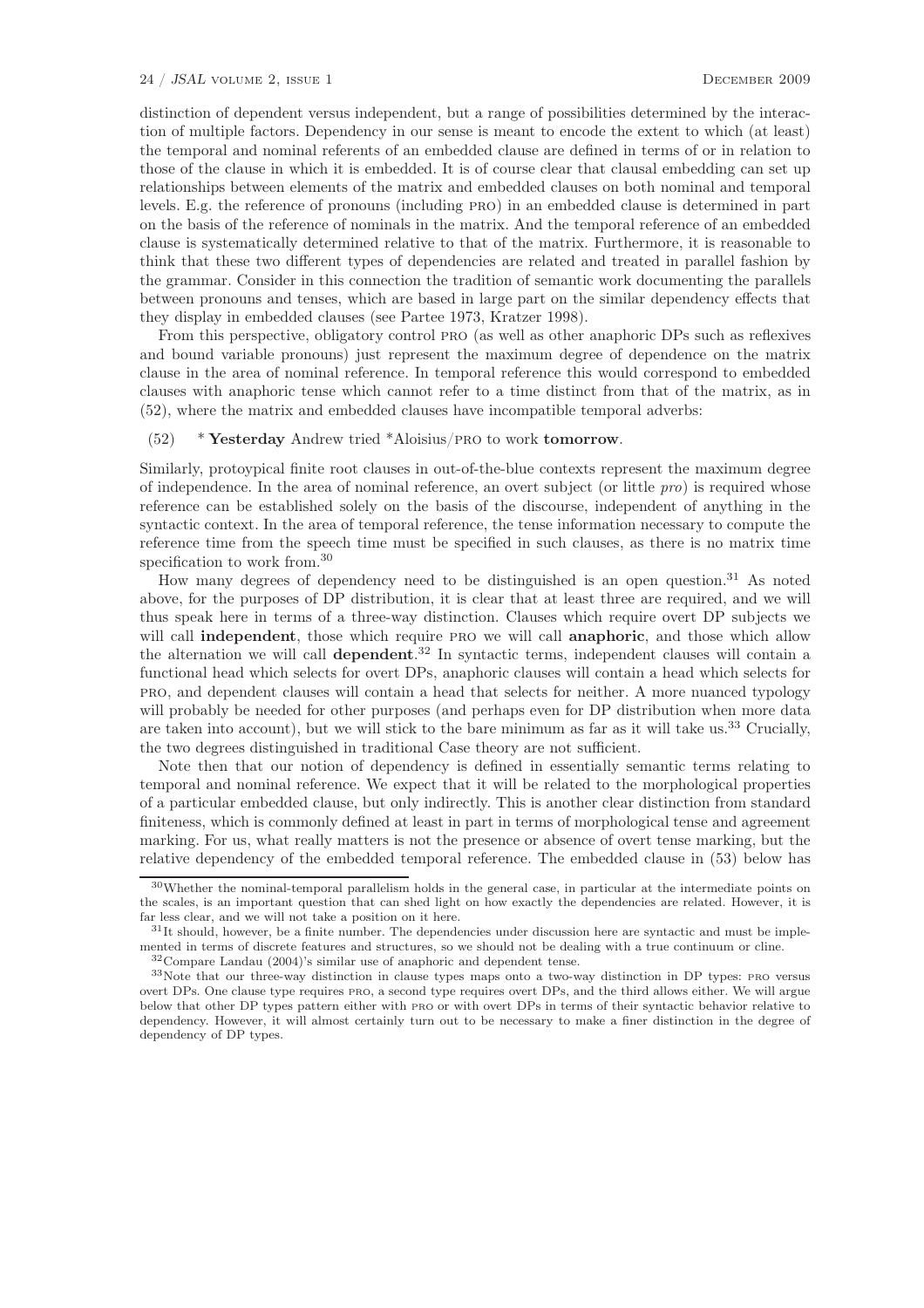some degree of temporal independence, unlike that in (52) above, yet morphologically they are both "infinitives", lacking any tense morphology.

# (53) Yesterday Andrew<sub>i</sub> wanted Aloisius/PRO<sub>i</sub> to work tomorrow.

Similarly, we care about what referential types of embedded subjects are allowed, not so much about the availability of agreement morphology. Here again, the contrast between (52) and (53) shows that lack of agreement can be found in both anaphoric and dependent clauses.

We also find the dissociation in the opposite direction — finite morphological marking in dependent situations. The "finite" control phenomena discussed in Section 5.4 are examples of nominal reference being highly dependent even though there is morphological agreement. And the well known sequence of tense effect found in many languages represents an instance where temporal interpretation and morphological tense marking go their separate ways.

What regulates the distribution of the various types of clauses in the syntax, then? That is, how is the dependency between matrix and embedded clause actually computed? We propose that this is a function of the type of embedding. This includes the distinction between adjunction and complementation (and probably conjunction), and also crucially the relationship between matrix predicate and embedded clause under complementation. Specific verbs and other predicates differ in what kinds of clausal complements they can select. In English, e.g. want takes independent that-clauses and dependent to-infinitives, remember takes independent that-clauses, independent gerundivals and anaphoric to-infinitives, while try takes anaphoric gerundivals and anaphoric to-infinitives, and these selectional restrictions must be stated somehow in the grammar. The distribution of subject DP types is then largely a question of what kind of clauses a particular predicate selects. So we always get pro and not overt DPs in try-class complements because verbs like try select anaphoric clausal complements, which in turn contain a functional head that selects pro.

# 7.3 Selectional semantics

Of course, we would ultimately like to clarify  $why$  it is that English try and Tamil paar 'try' take anaphoric complements, while English want and Tamil ven $d$  'want' take dependent ones. That is, what independent factors determine the selectional properties of specific heads? Can we derive the selectional restrictions (at least in part) from something deeper, or do they just have to be lexically stipulated? It is reasonable to think that selectional behavior ultimately has a semantic basis — an idea that is reinforced by the observation that predicates meaning roughly 'try' across languages tend to take anaphoric complements, while verbs meaning 'want' tend to be more flexible. To be more precise, the meaning 'try' seems to imply the involvement of its subject in the embedded proposition, whereas 'want' does not. I.e. while 'want' expresses a relation between an individual and a proposition, 'try' expresses a relation between an individual and a property which that individual will saturate.<sup>34</sup> We can think of this in terms of the following rough semantic denotations:<sup>35</sup>

(54) a. 
$$
[try]_{\langle\langle e,t\rangle,\langle e,t\rangle\rangle} = \lambda P_{\langle e,t\rangle} \lambda x_e \cdot \text{TRY}(x, P(x))
$$
 b.  $[want]_{\langle t, \langle e,t\rangle\rangle} = \lambda Q_t \lambda x_e \cdot \text{WANT}(x, Q)$ 

The denotations above show that both predicates take two arguments, namely the matrix subject and the embedded clause. Crucially, the denotation for 'try' states furthermore that the highest argument

<sup>34</sup>What we are saying here about 'try' is clearly related to the proposal by Chierchia (1989) and others that control infinitives are properties rather than propositions. However Chierchia (1989), argues that control should be treated as a purely semantic phenomenon and proposes that the control complement, despite being semantically a property of type  $\langle e,t \rangle$ , nevertheless has an entailed subject; this entailed subject is one of the arguments of the matrix clause giving obligatory coreference effects between the "antecedent" asserted DP and the embedded entailed one. For us it is crucial, however, that selection be syntactically represented - though the selectional semantics of the predicate as well as binding operations later at LF are also key players.

<sup>35</sup>Note that we do not claim that these are the actual precise denotations for English *try* and *want*. They are simply intended to show the abstract form that those denontations take with respect to complementation and coreference requirements between matrix and embedded arguments.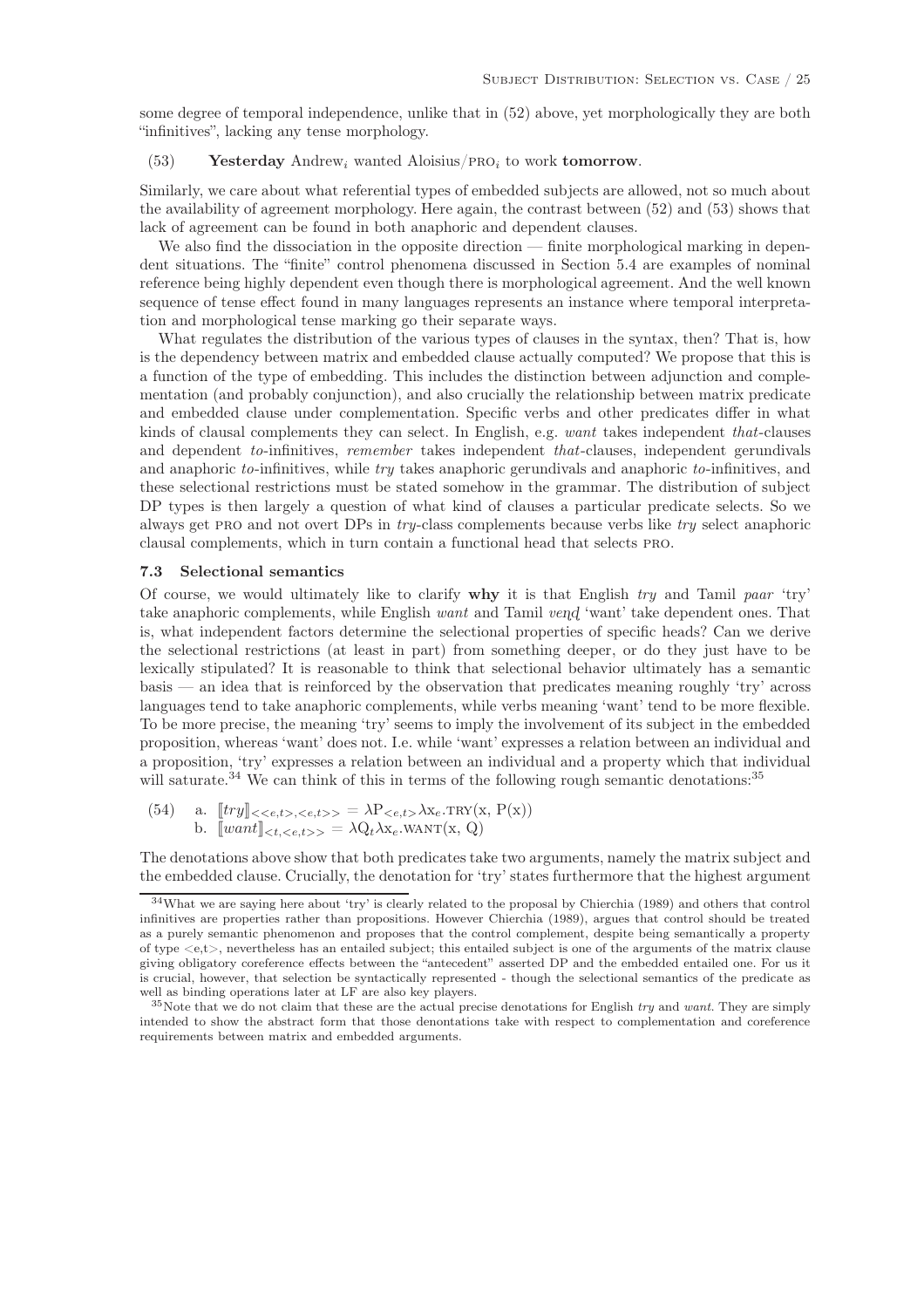of the embedded clause will be coreferent with the matrix subject. In contrast, the denotation of 'want' places no such restrictions on the arguments of its complement clause.

Extensive arguments in favor of a semantic theory of control are put forward by Culicover and Jackendoff (2006). The approach we outline here shares important intuitions with their proposal, specifically the idea that the selectional behavior of matrix verbs with respect to control has a semantic basis. However, while they argue for a primarily semantic treatment of control phenomena, we implement the crucial selectional relationships syntactically. That is, the semantics of a predicate may help to determine what sorts of structures it can appear in, but it is these syntactic structures that determine the distribution of PRO and overt DPs.<sup>36</sup>

#### 7.4 Comparing approaches: DP selection vs. licensing

The key advantage of our approach over more traditional Case-theoretic ones is that it can elegantly handle the alternation between pro and overt subjects within a single syntactic context. As discussed above, such alternations are seriously problematic for Case theory, which attempts to account for the distribution of overt DPs and pro in terms of distinct licensing conditions. The logically possible Case-theoretic responses to such alternations are ad hoc at best, and have essentially no predictive power. Because the possibility for an alternation has to be essentially stipulated, such a theory makes no predictions about where alternations should and should not be expected.

On the other hand, a selection-based approach to the choice between pro and overt DPs predicts the existence of alternations between the two and allows an explanation of where they are and are not found. Because the two types of DPs do not have distinct special licensing needs, we expect that they will be in alternation with one another whenever neither is explicitly selected; this, in fact, is the default scenario. Our empirical investigations reported above have shown that clause types with alternating subject types are not only attested, but rather common crosslinguistically. Thus the fact that our approach can handle them so much better than Case-theoretic approaches can is a decided advantage. Furthermore, because selection is a syntactic relationship, we can expect it to be subject to standard structural and locality restrictions. So, for instance, matrix verbs will only be able to have an affect on the DP distribution in clauses which are their direct complements. Adjunct clauses and clauses which contain enough structure to place a locality boundary between their subject and the matrix verb thus cannot have a selectional effect on the type of the embedded subject. This is why Tamil has both obligatory control and alternating complement infinitives, depending on the class of the matrix verb, but only alternating adjunct infinitives.<sup>37</sup> In addition, the minimality of selection will also ensure that matrix verbs and clausal functional heads can affect the type of the subject, but not the object. Selection will always see the highest DP, with subjects being interveners for potential selection of object DP types. This is why we have nothing like control of embedded objects by matrix arguments.

Note in comparison that both theories are equally well equipped to accommodate clauses which require only one or the other type of DP. Standard Case theory has to assume a formal distinction on overt DPs and pro — either the overt DPs bear Case features and pro does not, or pro only bears a special null Case feature — and a series of formal distinctions on c-commanding verbal

(i) Paul watches TV while \*Dan/pro working.

<sup>36</sup>On standard conceptions of the interaction between syntax and semantics which we accept here, the semantics of a predicate cannot directly determine its selectional (or other syntax) within a derivation. The narrow syntax feeds into the LF branch, not the other way around. The way that we intend for semantic considerations to affect the syntax is more indirect. Roughly speaking, if you have a syntactic structure with a predicate that selects an anaphoric clausal complement, the result will be the kinds of meanings where a matrix argument is necessarily involved in the embedded predicate. On a conceptual level, 'try' has such a meaning whereas 'want' does not. Perhaps a more accurate way to state the tendency is that 'try' is one of the meanings consistent with structures where an anaphoric dependent class is selected. And a predicate that appeared in a different structure would have to mean something slightly different.

<sup>37</sup>This of course does not mean that all adjunct clauses should allow alternations. Adjunct clauses can also be anaphoric, e.g. English gerundivals headed by *while* are anaphoric:

Crucially, though, the matrix verb has nothing to say about the fact that such adjuncts are anaphoric, while gerundivals headed by *with* are dependent.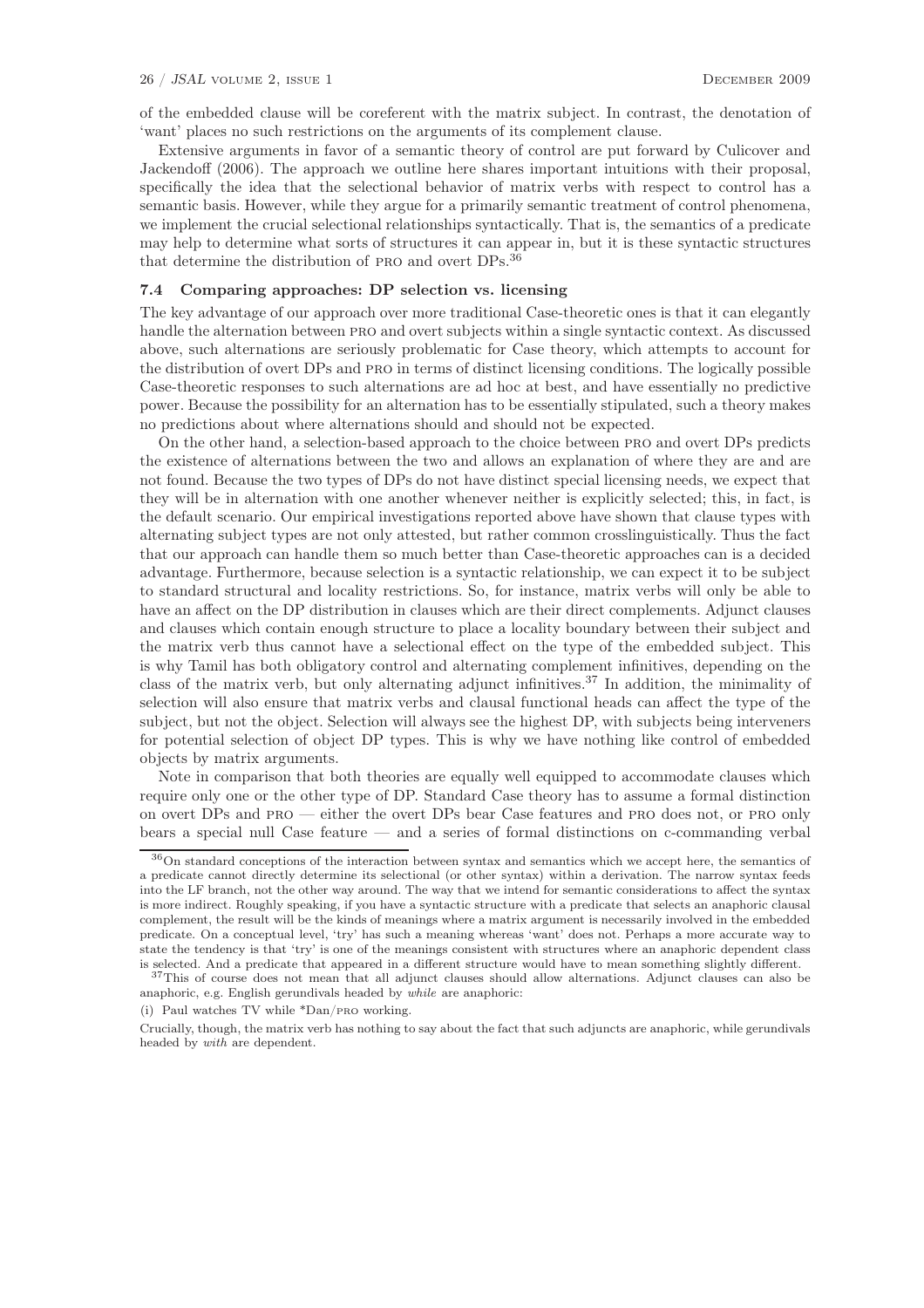and functional heads, e.g. transitive and ECM verbs assign structural accusative, finite T assigns structural nominative, non-finite T assigns no Case or null Case, and ECM and raising verbs like believe and seem select TP complements, while obligatory control and alternating verbs like try and want select different flavors of non-finite CP. We also must assume a comparable amount of formal information on both DPs and the heads in their environment. Overt DPs and pro must be distinguished formally from pro, which, we will argue, can be done in terms of a single binary feature. We must also posit a series of distinctions on c-commanding heads, e.g. we will need similar selectional features on verbal heads like believe, try and want for different categories of embedded clauses. We will not need to assume Case features on verbs or functional heads, but we will need to posit selectional features on some of them for either PRO or overt  $DPs/pro$ . Thus in terms of the number and complexity of formal devices needed to account for the standard DP distribution facts, our account fares no worse than Case theory.<sup>38</sup> The fact that it can also handle the less well-known alternation facts discussed here, is then decisive.

# 7.5 Formal implementation

We have already said that there are degrees of dependency in both the nominal and temporal domains. In the nominal domain, this dependency is for reference: on the one end, we have complete referential independence and on the other, we have complete referential dependence or anaphoricity. This corresponds to "R-expressions", such as proper names, on the one end and anaphors such as controlled pro and self-anaphors (Reinhart and Reuland 1993) on the other, respectively. In this section we will explore one way in which a theory of DP distribution based on selection for dependency types can be formally implemented. Given the focus of this article, we restrict ourselves to dealing with the semantics of nominal reference.<sup>39</sup> What we describe here is the subject of ongoing research, but it should be sufficient to give an idea of how such a theory can work.

#### 7.5.1 The semantics of nominal reference

To be able to talk intelligently about how referentiality might be formalized, we need to ask ourselves the following question: what makes a DP referentially anaphoric, as in the case of controlled pro and self-anaphors, and what makes it referentially independent, as in the case of proper names? The answer, we believe, lies in the semantics of the DP itself: specifically, following by-now standard analyses of reference and anaphora (in the tradition of Heim and Kratzer 1998, and many others), we propose that an anaphoric DP has a variable index on the D head. This essentially means that it does not denote/point to any particular individual in the real world. In contrast, a (maximally) referentially independent DP such as a proper name (e.g. Martha) does not have a variable but a fixed reference index which denotes a particular individual in the world. Additionally, we believe that both types of DPs inherently contain (interpretable)  $\phi$ -features. For an anaphoric DP these introduce a presuppositional semantics which constrains the domain of possible antecedents for this DP.<sup>40</sup> Following the analysis of Heim (2008) and others for deictic pronouns, we propose that these

<sup>38</sup>In fact, to the extent that we succeed in motivating the features we use to distinguish pro from overt DPs/*pro* in our implementation below, our account may be seen as less stipulative. Given recent demonstrations that morphological case is dissociated from DP distribution (see e.g. McFadden 2004, Sigurðsson 2009), abstract Case features would at present serve only to model the DP distribution facts, and thus would be more stipulative. Additionally, the null Case treatment of pro due to Martin (2001, and others) has also come under wide criticism for being theoretically stipulative (see Hornstein 1999, Sigurðsson 2008, and many others.).

 $39$ We suspect that temporal semantics is related, as discussed above, but will not attempt a formal treatment of this for now. It is very likely that analyses are on the right track where clausal temporal and aspectual heads mediate between anaphoric DPs and their antecedents in the syntaxt/semantics, as argued in Heim (2008), Kratzer (2009), Borer (1989) and others. We ourselves propose such a treatment via selection due to Agree in the narrow syntax but leave the details with respect to temporal semantics aside for the time being.

<sup>40</sup>This stands contra analyses by Kratzer (1998), Heim (2008), Kratzer (2009) and others, which propose that bound variable DPs are additionally also born without any  $\phi$ -features. This proposal definitely has its attractions: for instance, in the syntax, their (putatively) minimal feature-structure immediately distinguishes these pronominals from non-anaphoric (deictic) pronouns and flags them for variable-binding at LF. Additionally, LF/PF featural mismatches — where an indexical pronoun gets pronounced with 1st/2nd person features but is interpreted as a non-indexical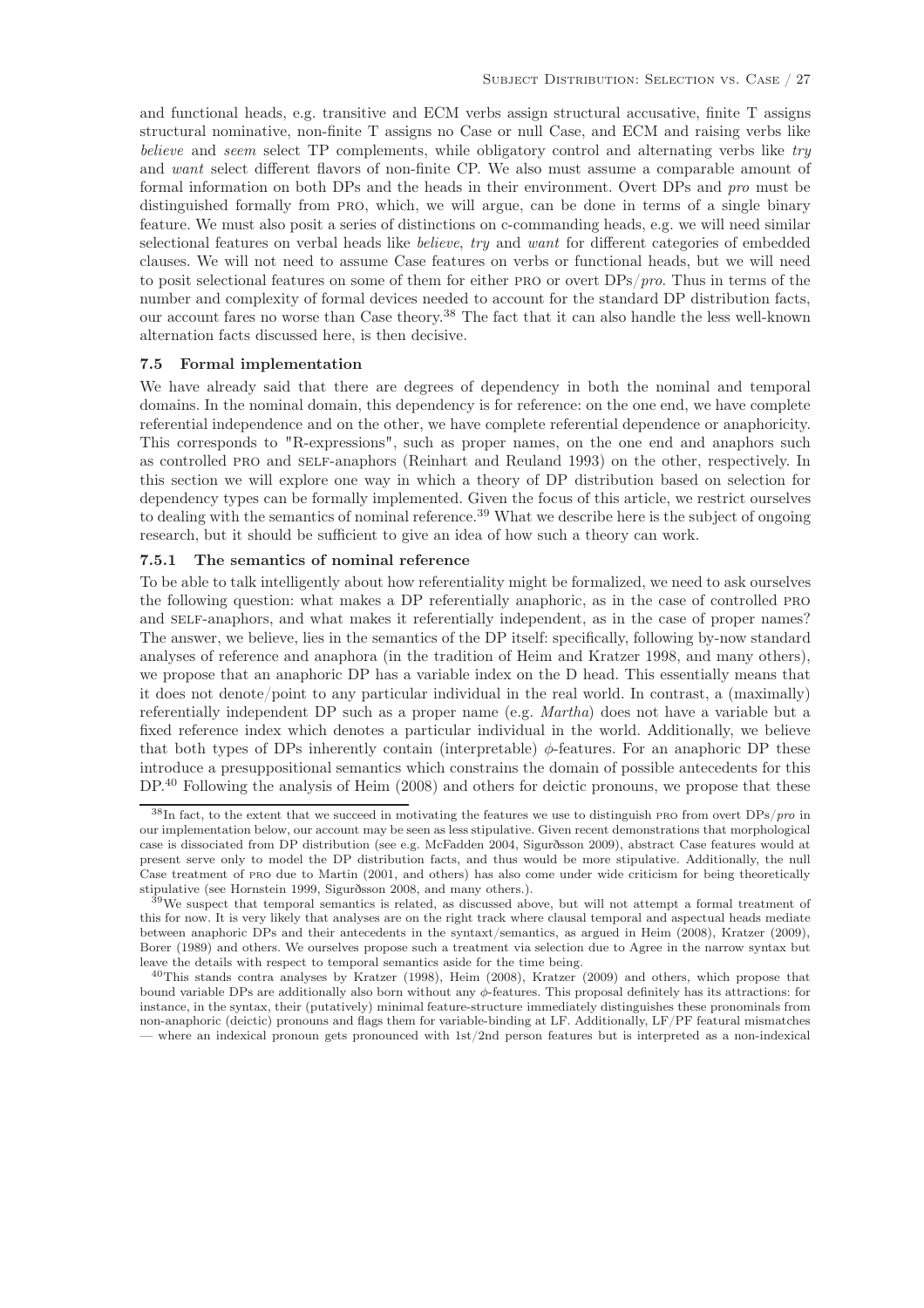$\phi$ -features are syntactically adjoined to the D head in an arbitrary (or probably parametrized) hierarchical order. Thus, under our treatment, an anaphoric DP like herself has the following structure and corresponding LF semantics (cf. Kratzer 2009, 188 for the denotation of pronouns).

# (55) Syntax and semantics for an anaphoric DP (here: herself)



 $g(n)$  (iff  $n \in Dom(g)$ )

Since the anaphoric DP does not have a reference of its own, it must somehow inherit this reference from another DP. Again following standard semantic analyses (citations above), we propose that this happens through variable binding of the anaphoric DP at LF. Variable binding ensures that the anaphoric DP ends up getting assigned the same index as that of its syntactic antecedent — yielding obligatory coreference readings such as those exhibited in the control data described earlier in this paper. Crucially also, semantic binding (as defined within the tradition of Heim and Kratzer 1998) does not require locality between the antecedent and anaphoric DPs — only that a c-command relationship (built on the simpler notion of sisterhood) exist between them. This in turn means that controlled pro can be bound by its obligatorily non-local antecedent. For a referentially independent DP, on the other hand, like the proper name Martha, the story is much simpler: it has its own reference and does not need to acquire this from any other DP, in the syntax or in the discourse. Standard algorithms of denotation and assignment take care of this.

#### 7.5.2 The syntax of reference

But this is not the whole story. If we take the Y-modular architecture of the grammar seriously, where LF and PF follow syntax, and if we further want to maintain the standard idea that binding of anaphors must happen late, at LF, we need a separate account for what happens in the syntax. I.e. what is the "narrow" syntactic correlate of reference? We propose (following the terminology in Reinhart and Reuland 1993, Landau 2004) a binary feature  $[\pm R]$  that is both inherent and interpretable on DPs. Since  $[\pm R]$  is a purely syntactic feature, it does not care about discourse dependencies on DPs. Thus, not only maximally independent DPs, like proper-names, but also deictic pronouns (and  $\text{pro}$ ) — whose reference is determined in the discourse-context and not in the syntactic one — are marked  $[+R]$ .<sup>41</sup> In contrast, anaphoric DPs with a variable reference index

<sup>41</sup> Here, we follow Reinhart and Reuland (1993) who also argue that deictic pronouns must be marked  $[+R]$ . But we differ from them in claiming that controlled PRO is marked  $[-R]$ .

bound variable — are avoided by assuming that the pronounced features only get inherited post-syntactically on the PF branch. However, we for now reject this featureless account of anaphoric DPs for the following reasons. First, the morphophonological identity of bound-variable and deictic pronouns is reduced to accident, since both DPs are held to have an inherently different syntax and semantics. Second, it is unclear how an anaphoric DP which is locally c-commanded by another anaphoric DP (as e.g. *himself* is by controlled PRO in: *John tried*  $|_{CP}$  PRO<sub>i</sub> to slap himself<sub>i</sub>]) ever gets to inherit its φ-features, since this would be strictly counter-cyclic. Finally, we also believe that, while a φ-feature might constrain reference, it is not equivalent to it, thus the two must be kept separate. See Sundaresan (2009) for more detailed arguments on this topic.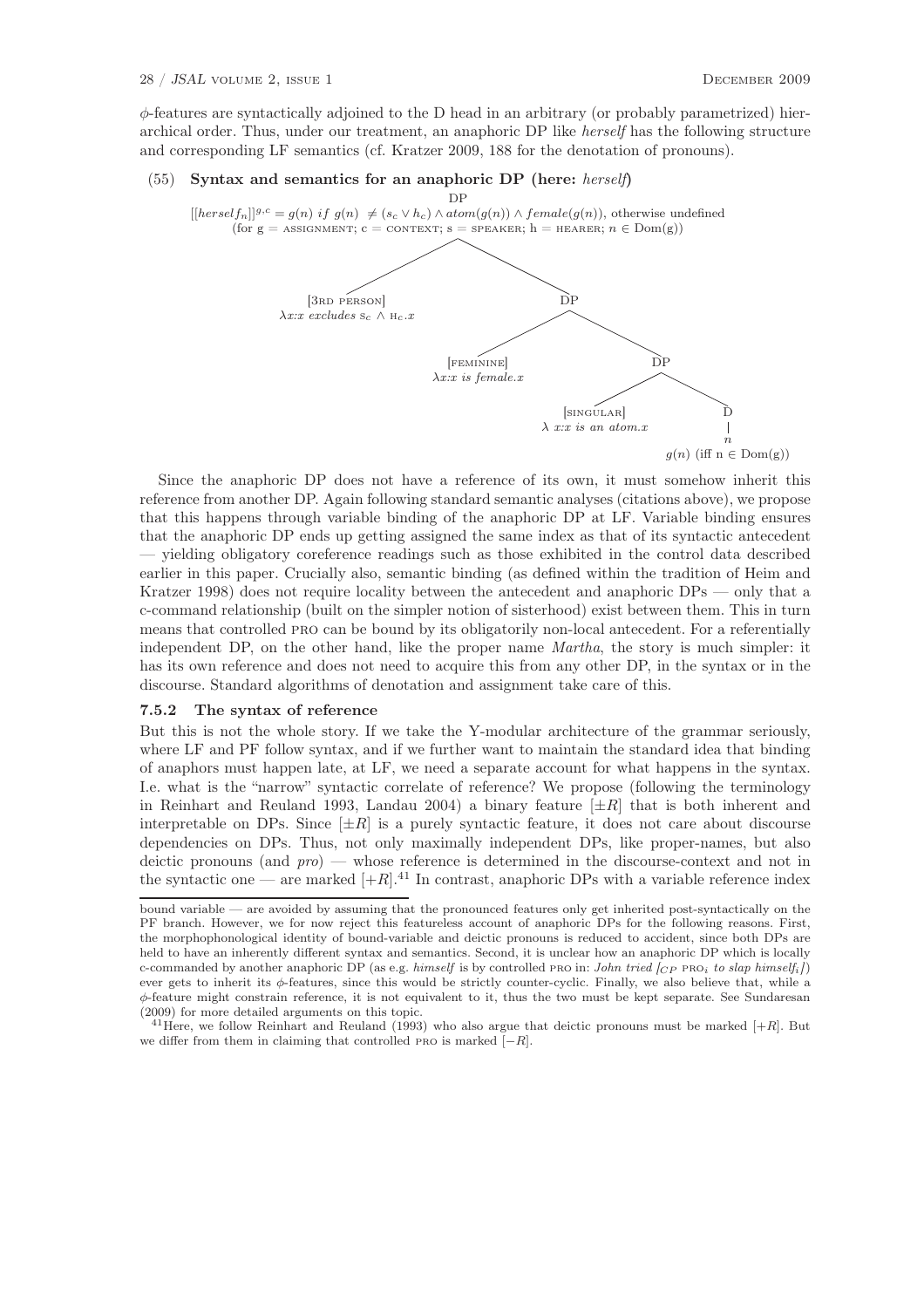such as SELF-anaphors, controlled PRO and classic bound-variable pronominals are marked with a feature  $[-R]$ . Crucially, the binary feature  $[\pm R]$  does not itself indicate semantic referentiality or the lack thereof: reference is only determined at  $LF$  — instead,  $[\pm R]$  serves to merely flag a DP in a certain manner, for later operations at LF and PF.<sup>42</sup> More precisely, we can think of  $[\pm R]$  as an instruction to LF to deal with the corresponding DP in a certain manner: if the DP is marked  $[-R]$ , it should be variable-bound following independent rules of semantic binding due to antecedent-raising and predicate-abstraction; if the DP is marked  $[+R]$ , on the other hand, variable-binding does not obtain at LF. The  $[\pm R]$  feature also serves as an instruction to PF: this plays out as Spell-Out rules conditioning phonological insertion which, among other things, determine whether a DP gets spelled out overtly or covertly. Specifically, a DP with the feature  $[-R]$  in the syntax will be spelled out overtly as a self-anaphor/bound-variable pronoun or silently, as controlled PRO; a  $[+R]$  DP, on the other hand, will be spelled out overtly as an R-expression or deictic pronoun or covertly as little pro. See Sundaresan (2009) for an analysis of the independent factors conditioning the choice between pro and overt anaphors and discussion of how this is regulated by the systematic, cyclically-ordered interaction of the various grammatical modules.

But this is not all  $[\pm R]$  does; crucially, being a feature that is both interpretable and inherent on DPs, it can also participate in purely syntactic dependencies. In particular, we can use it to encode the selectional relationships involved in the distribution of DP types laid out in Section 7.2 above. Following proposals in Adger (2007) and elsewhere, we formalize selection through Agree, the standard Minimalist operation that captures dependencies in the syntax. Simply put, the selecting head — the probe — bears an uninterpretable feature, which must Agree with a matching interpretable feature on an appropriate goal, obeying standard locality and minimality restrictions. While  $[\pm R]$ is interpretable on DPs, it should be uninterpretable on functional heads, so we can use it there to encode the selectional restrictions that these heads carry (we use the notation  $[uF]$  to indicate that a feature F is uninterpretable). Specifically, a head that is specified  $[u + R]$  will require a  $[+R]$ DP (i.e. an overt R-expression, deictic pronoun, or little pro) in its local c-command domain, while a head specified  $[u - R]$  will require a  $[-R]$  DP (i.e. controlled PRO, bound variable pronoun or self-anaphor) in its c-command domain.

The distribution of the clausal types discussed in Section 7.2 above is regulated by a binary feature we'll call  $[\pm anaph]$ . Specifically, an anaphoric clause will be specified  $[\pm anaph]$ , an independent clause [−anaph], and a dependent clause underspecified for this feature. In each case, the feature will be on C, where it is plausible to think that it is interpretable. However, on a predicate that selects a clausal complement, such a feature would be uninterpretable (indicated as:  $[u \pm anaph]$ ). We must also stipulate a dependency between  $[\pm R]$  and  $[\pm anaph]$ . In particular, a C that is  $[+anaph]$ will necessarily require a  $[-R]$  subject and will thus itself additionally be marked  $[u - R]$ . On the other hand, a C that is marked [−anaph] will require a referentially independent subject (marked  $[+R]$ , and will thus also be marked  $[u+R]$ .

That is:  $43$ 

<sup>42</sup>A very similar point is, in fact, made by Reinhart and Reuland (1993) who first introduced the syntactic labels of  $[\pm R]$  on DPs. They claim [p. 697]:

<sup>&</sup>quot;It is not the case that referential properties of NPs miraculously restrict their syntactic behavior; rather, some independent properties of NPs determine how they can be used to refer. Thus, R should be a purely syntactic property. Having this property is a necessary condition for an expression to function as an independent argument, but R itself does not have anything to do with reference."

This more or less conforms to our own view with regards to the binary feature  $[\pm R]$  though, as mentioned earlier, for independent reasons we do not follow Reinhart and Reuland (1993)'s later conclusion that  $[\pm R]$  refers to the  $\phi$  featural and Case specifications on the DP and nothing else.

 $^{43}$  If we allow a three-way distinction in terms of the binary feature  $[\pm anaph]$  (plus, minus and underspecified/not present) even on heads where it is interpretable, we should expect the same logical possibility with  $[\pm R]$ . That is, there should also be DPs which are simpy not specified for this feature. Such DPs would presumably be intermediate in their degree of potential referential dependency. In the current system, they would be syntactically restricted to positions where neither  $[-R]$  nor  $[-R]$  was being selected for, since they would not be able to Agree with any selecting head for this feature. As we have pointed out above, we expect that more degrees of relative dependence will need to be distinguished once more facts are taken into account, so this may be a positive result. One option to pursue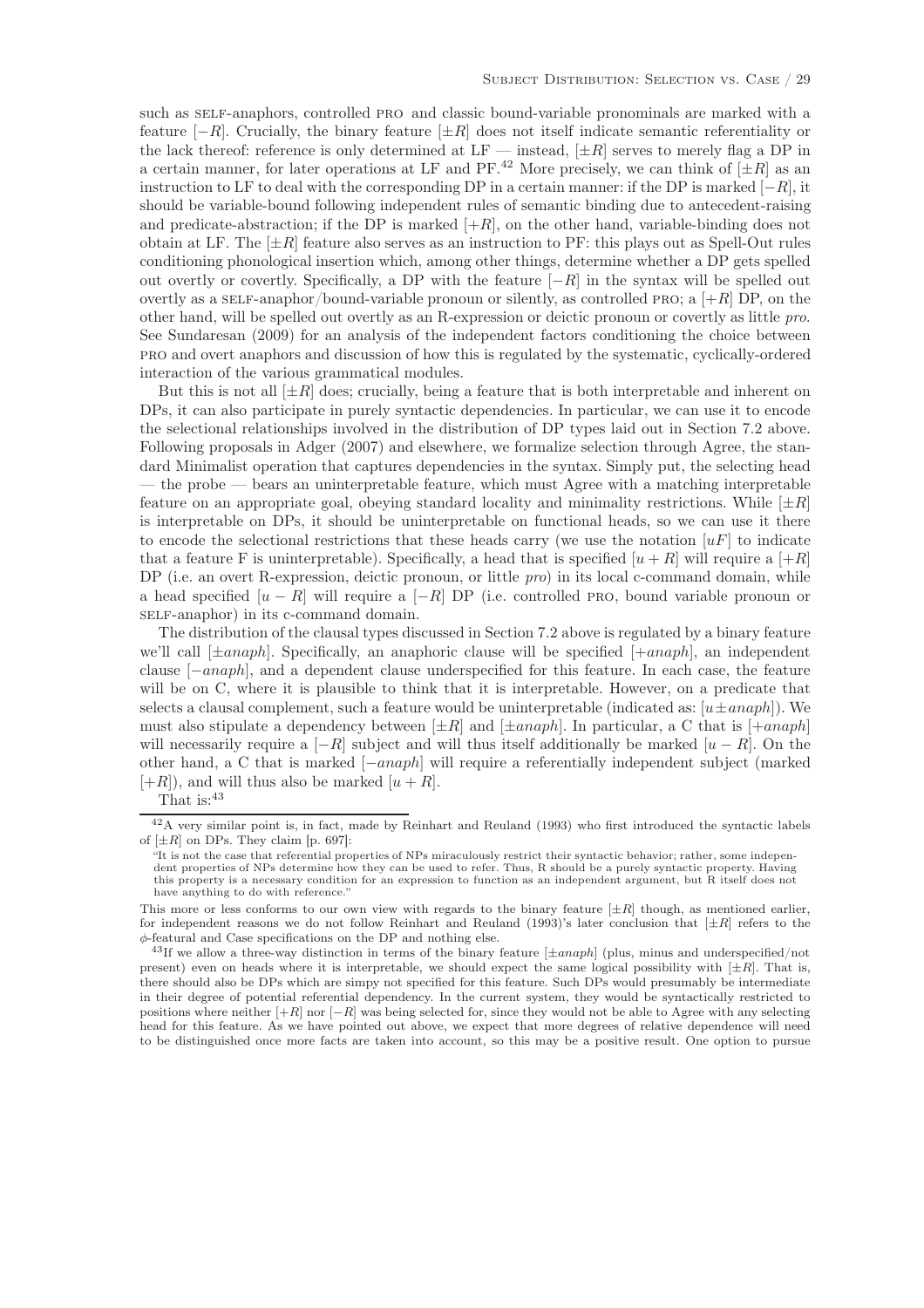30 / JSAL volume 2, issue 1 December 2009

(56) a. 
$$
[-anaph] \rightarrow [u-R]
$$
  
b.  $[-anaph] \rightarrow [u+R]$ 

Given the discussion in Section 7.2, temporal dependency should be related to the  $[\pm anaph]$  feature as well. Of course, ultimately we would like to derive this relationship and the stipulation in (56) in principled fashion, but this will require a deeper understanding of the dependencies involved and must be left for future work.

#### 7.6 Sample structures

The Tamil and other data presented in Sections 3–5 can now be acounted for as follows.

#### 7.6.1 Anaphoric clauses

With predicates that take obligatory control complement infinitives, like Tamil paar- 'try' and English try, the selection proceeds in a two-step process. The matrix predicate selects directly for a temporally and referentially anaphoric clausal complement. This is expressed by the feature  $[+anaph]$ which is uninterpretable on the selecting predicate and interpretable on C. This C, by virtue of being anaphoric, in turn selects directly for a  $[-R]$  subject (PRO).

The tree below shows a simplified version of this kind of selection. Note that arrows on all trees do not represent movement, but Agree relationships.



In the version with PRO, selection applies successfully. The verbal head bearing the feature  $[u+anaph]$ c-commands C bearing  $[+anaph, u - R]$ , which in turn c-commands PRO bearing  $[-R]$ . In neither

would be treating at least some long distance/se-anaphors in this fashion. However, it should be stressed that our central concern here is showing that a syntactic account of the alternation betwen pro and other DP types in terms of selection is possible. What the precise details of that analysis should be, remains a matter of ongoing research. The specific featural machinery proposed here has been chosen primarily on this basis of simplicity, and will presumably need to be revised as our understanding improves.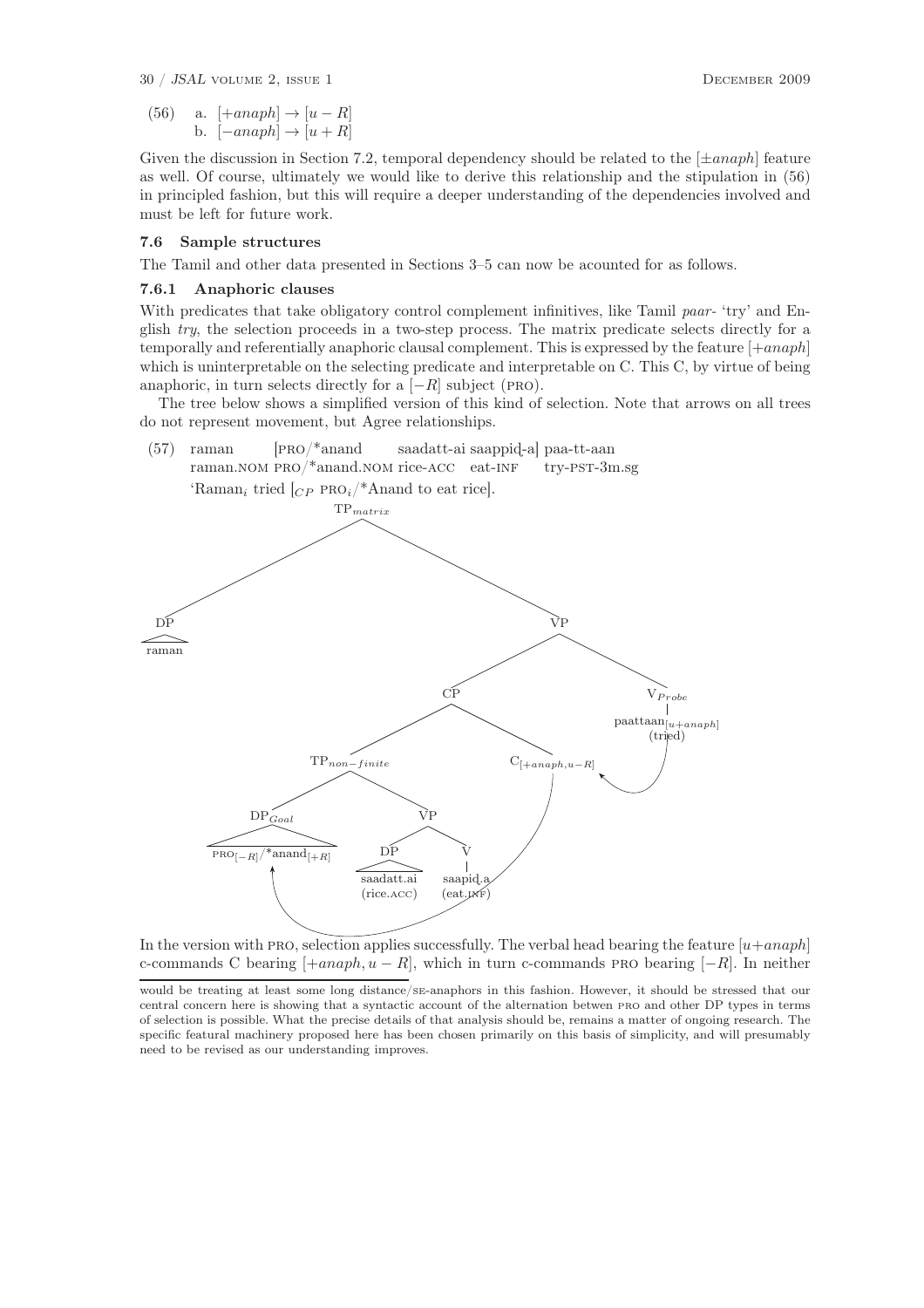instance does a (phasal) locality boundary intervene, nor are there potential interveners which would create minimality problems. I.e. all of the syntactic requirements for Agree are fulfilled, and the uninterpretable features can be checked off by matching with their interpretable counterparts.

In the version with an overt subject  $(Anand)$ , however, there is crucially a mismatch of  $[\pm R]$ features between probe and goal. The C is marked with an uninterpretable  $[u - R]$  feature, which means that it needs to Agree with a DP that is marked  $[-R]$  — in other words, a PRO (or an overt anaphor). However, the closest goal, the embedded subject Anand, as an overt R-expression, is marked  $[+R]$ . As such, it is not able to Agree with the probe and the derivation crashes.

#### 7.6.2 Dependent clauses

The next structure, corresponding to example (13a), shows the default scenario which is one where both pro and overt subject DPs alternate in free variation. This is the situation in alternating nonfinite complements such as those of want-class predicates in Tamil, English, Malayalam and other languages, as well as in Tamil and ME adjunct infinitives.



Here, the matrix predicate (*pooneen* 'went') is not inherently specified for  $[u \pm R]$ . Additionally, the structural conditions necessary for Agree between Probe and Goal simply do not obtain since the non-finite clause is an adjunct, not a complement of the matrix predicate. In complements of want-class predicates which allow both overt subjects and PRO, the structural conditions for Agree between a matrix functional head and the embedded DP subject do obtain but selection nevertheless does not occur because the matrix predicate simply does not bear a selectional feature for  $[\pm R]$ .

#### 7.6.3 Independent clauses

Independent clauses show the opposite kind of selection from try-class infinitives. Such clauses are temporally and referentially independent and thus the C head is marked [−anaph]. As such, it is also specified  $[u + R]$ , and hence requires a referentially independent subject.<sup>44</sup> The locality and minimality conditions are of course the same as we saw for selection of  $[-R]$  by anaphoric C in the obligatory control complements above.

<sup>&</sup>lt;sup>44</sup>We assume that all independent clauses are CPs. Alternatively, if we say that (some) independent clauses are TPs,  $[u + R]$  would be located in finite T.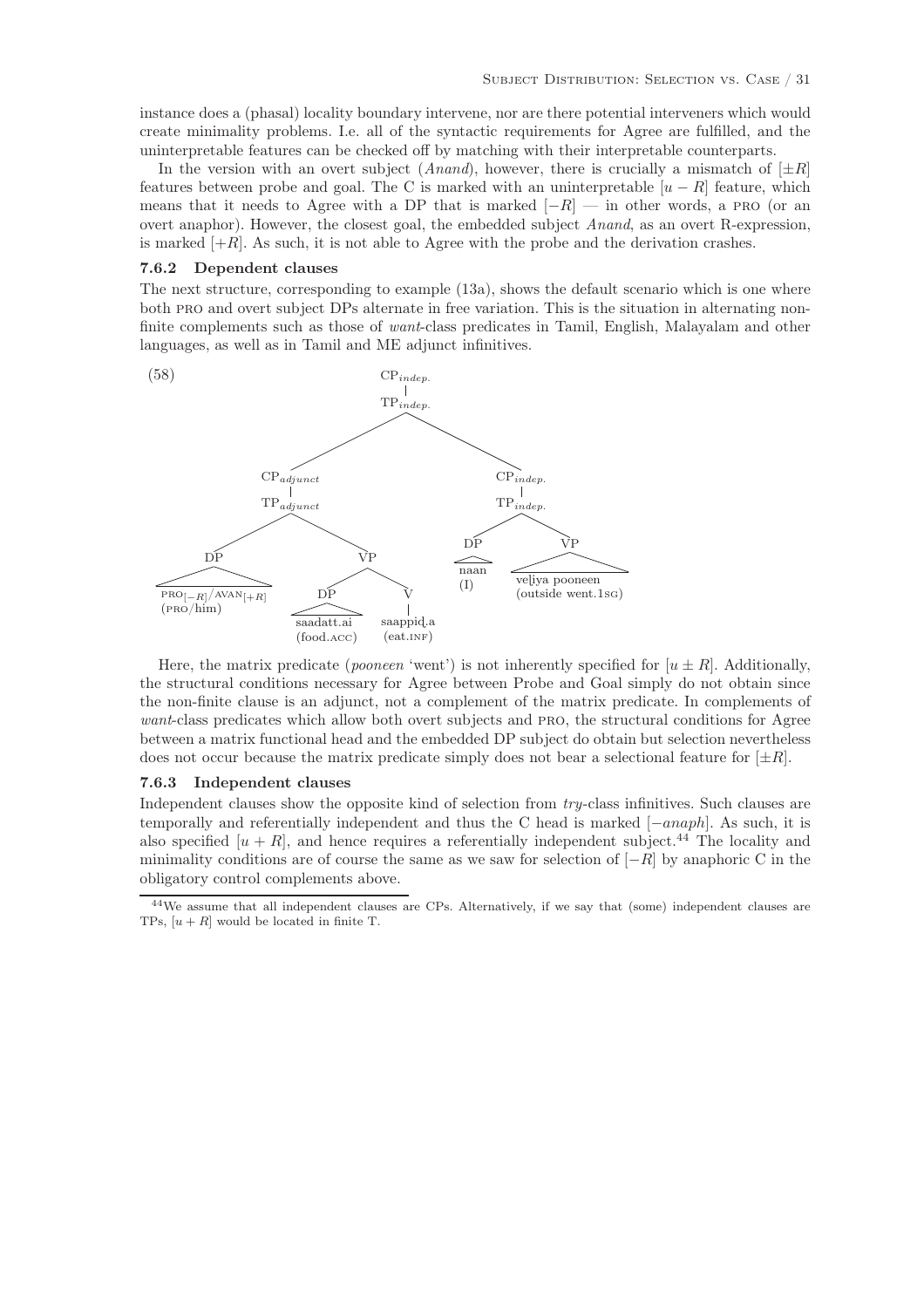

In contrast, pro subjects in finite clauses are predicted to be impossible because pro, being inherently  $[-R]$ , cannot satisfy the selection requirements of independent C in the matrix clause. Here again, we have a mismatch between the  $[u + R]$  feature of the selecting C and the  $[-R]$  feature of the closest potential goal pro.

#### 8 Summary

We have presented extensive data from Tamil, Malayalam, Sinhala, Latin, Irish, Middle English and Present-Day English and shown that they are highly problematic to standard Case-theoretic approaches to the distribution of overt DPs and pro. For one thing, we find that overt DPs are licensed in a number of these languages in contexts where Case theory predicts that only pro should be licensed. For another, we find overt DPs and pro in alternation in a number of contexts, with no independently observable factors differentiating the variants with the two types of DP. We have argued that this state of affairs is inconsistent with the Case-theoretic premise that overt DPs and pro have distinct and complementary licensing requirements.

We have considered a number of options for handling the problematic data in such a way as to salvage Case theory but concluded, however, that none of these possibilities yields a satisfactory analysis of the range of data considered. In particular, none of the Case-theoretic strategies can accommodate the alternations between pro and overt DPs without unattractive stipulations.

We have thus proposed an alternative analysis, which is in a sense the reverse of the standard Case-theoretic approach. Where Case theory accounts for the distribution of DPs in terms of their own need for licensing, we have argued that it is the selectional requirements of c-commanding verbs and lexical heads that are responsible. Specifically, in certain contexts — like the complement of the Tamil verb paar- 'try' — there is selection for a DP bearing the interpretable feature  $[-R]$  like PRO. If a  $[+R]$ -bearing overt DP occurs in the relevant position instead, the result is ungrammatical not because the DP is not licensed, but because the selectional requirements are not met. A similar selectional requirement for  $[+R]$  on C in independent clauses ensures that they will have overt DP or little pro subjects rather than pro. In many clauses, however, no such selectional pressures are at work — the embedding verb is not specified for a particular clause type, or the clause is embedded in such a way that selection is ruled out for syntactic reasons. In such clauses, the default scenario emerges, which is free variation between pro and overt DPs controlled by the intended interpretation.

Our proposal provides a consistent account of the data that were problematic for Case theory. Not only can it accommodate the attested alternations between pro and overt DPs, it also makes testable (and thus far confirmed) predictions about where such alternations should and should not be found. Thus it achieves a level of explanation where Case theory allowed only stipulation. Crucially, it can still handle the data that were not problematic for Case theory. Finally, while we have motivated our selection-based approach on the basis of data from Tamil and a handful of other languages, we do not intend it as an account of those languages alone. Rather, we believe that it can serve as the basis for a more general theory of DP distribution, and intend to expand it to a broader selection of languages in future research.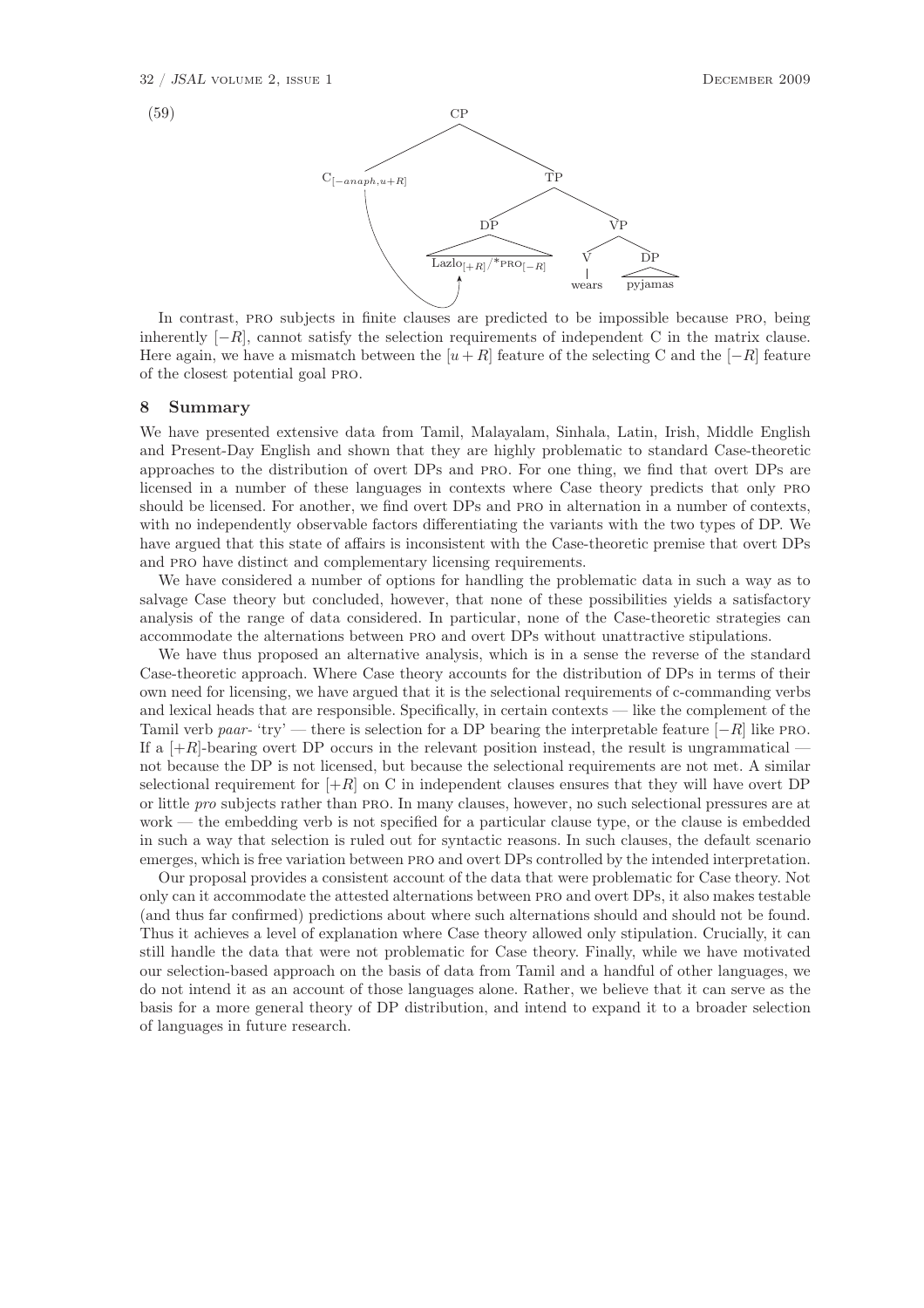#### Acknowledgments

We are grateful to R. Amritavalli, Jim Gair, and K.A. Jayaseelan for discussion as well as to Artemis Alexiadou, Idan Landau, and two anonymous reviewers for detailed written comments on earlier versions of this paper. We also thank audiences at the SALA Roundtable in Madison, EFLU in Hyderabad, Generative Grammatik des Südens (GGS) in Leipzig, the Syntax Workshop of the Roots conference in Stuttgart, and the research seminar on syntax/morphology in Stuttgart – where variants of this paper were presented — for helpful feedback. Thanks also to Rosmin Mathew for Malayalam judgments. All errors, of course, are due to us alone.

# References

Abusch, Dorit. 1997. Sequence of tense and temporal de re. Linguistics and Philosophy 20(1):1–50.

- Adger, David. 2007. Three domains of finiteness: a minimalist perspective. In Finiteness: theoretical and empirical foundations, pages 23–58. Oxford: Oxford University Press.
- Amritavalli, R. and K.A. Jayaseelan. 2005. Finiteness and negation in Dravidian. In G. Cinque and R. Kayne, eds., The Oxford Handbook of Comparative Syntax, pages 178–220. Oxford: Oxford University Press.
- Barbosa, Pilar P. 2009. A Case for an Agree-based theory of control. Lingbuzz: http://lingbuzz.auf.net.
- Borer, Hagit. 1989. Anaphoric AGR. In O. Jaeggli and K. Safir, eds., The Null Subject Parameter, pages 69–109. Dordrecht: Kluwer Academic Publishers.
- Bošković, Željko. 1997. The Syntax of Nonfinite Complementation. Cambridge, MA: The MIT Press.
- Cann, Ronald. 1983. Raising in Latin: a phrase structure analysis of the accusative and infinitive. In G. Gazdar, E. Klein, and G. Pullum, eds., Order, Concord and Constituency, pages 113–137. Dordrecht: Foris.
- Chierchia, Gennaro. 1989. Structured meanings, thematic roles and control. In G. Chierchia, B. Partee, and R. Turner, eds., Properties, Types and Meaning, vol. II: Semantic Issues of Studies in Linguistics and Philosophy, pages 131–166. Dordrecht: Kluwer Academic Publishers.
- Chomsky, Noam. 1981. Lectures on Government and Binding. Dordrecht: Foris.
- Chomsky, Noam. 2001. Derivation by phase. In M. Kenstowicz, ed., Ken Hale: A Life in Language. Cambridge, MA: The MIT Press.
- Chomsky, Noam and Howard Lasnik. 1993. The theory of principles and parameters. In J. Jacobs et al., eds., Syntax: An international handbook of comtemporary research. Berlin: Walter de Gruyter.
- Culicover, Peter and Ray Jackendoff. 2006. Turn over control to the semantics! Syntax 9:131–152.
- Darzi, Ali. 2008. On the vP analysis of Persian finite control constructions. Linguistic Inquiry 39(1):103–116. Enç, Mürvet. 1987. Anchoring conditions for tense. Linguistic Inquiry 18(4):633–657.
- Fischer, Olga. 1988. The rise of the for NP to V construction: An explanation. In G. Nixon and J. Honey, eds., An Historic Tongue: Studies in English Linguistics in Memory of Barbara Strang, pages 67–88. London: Routledge.
- Gair, James W. 2005. Some aspects of finiteness and control in Sinhala. In R. Singh and T. Bhattacharya, eds., The Yearbook of South Asian Languages and Linguistics, pages 117–143. Berlin and New York: Mouton De Gruyter.
- Garrett, Andrew. in press. The historical syntax problem: Reanalysis and directionality. In D. Jonas, J. Whitman, and A. Garrett, eds., Proceedings of the Eighth Diachronic Generative Syntax Conference.
- Gildersleeve, Basil L. 1895. Gildersleeve's Latin Grammar. London: MacMillan, 3rd edn.
- Heim, Irene. 2008. Features on bound pronouns. In D. Harbour, D. Adger, and S. Béjar, eds., Phi Theory: phi-features across modules and interfaces, Oxford Studies in Theoretical Linguistics, pages 35–56. Oxford: Oxford University Press.

Heim, Irene and Angelika Kratzer. 1998. Semantics in Generative Grammar. Oxford: Blackwell Publishers. Henry, Alison. 1992. Infinitives in a for-to dialect. Natural Language and Linguistic Theory 10:279–301.

Higginbotham, James. 1980. Pronouns and bound variables. Linguistic Inquiry 11:679–708.

Hornstein, Norbert. 1999. Movement and control. Linguistic Inquiry 30:69–96.

Jaeggli, Osvaldo and Ken Safir. 1989. Introduction. In O. Jaeggli and K. Safir, eds., The Null Subject parameter. Dordrecht: Kluwer Academic Publishers.